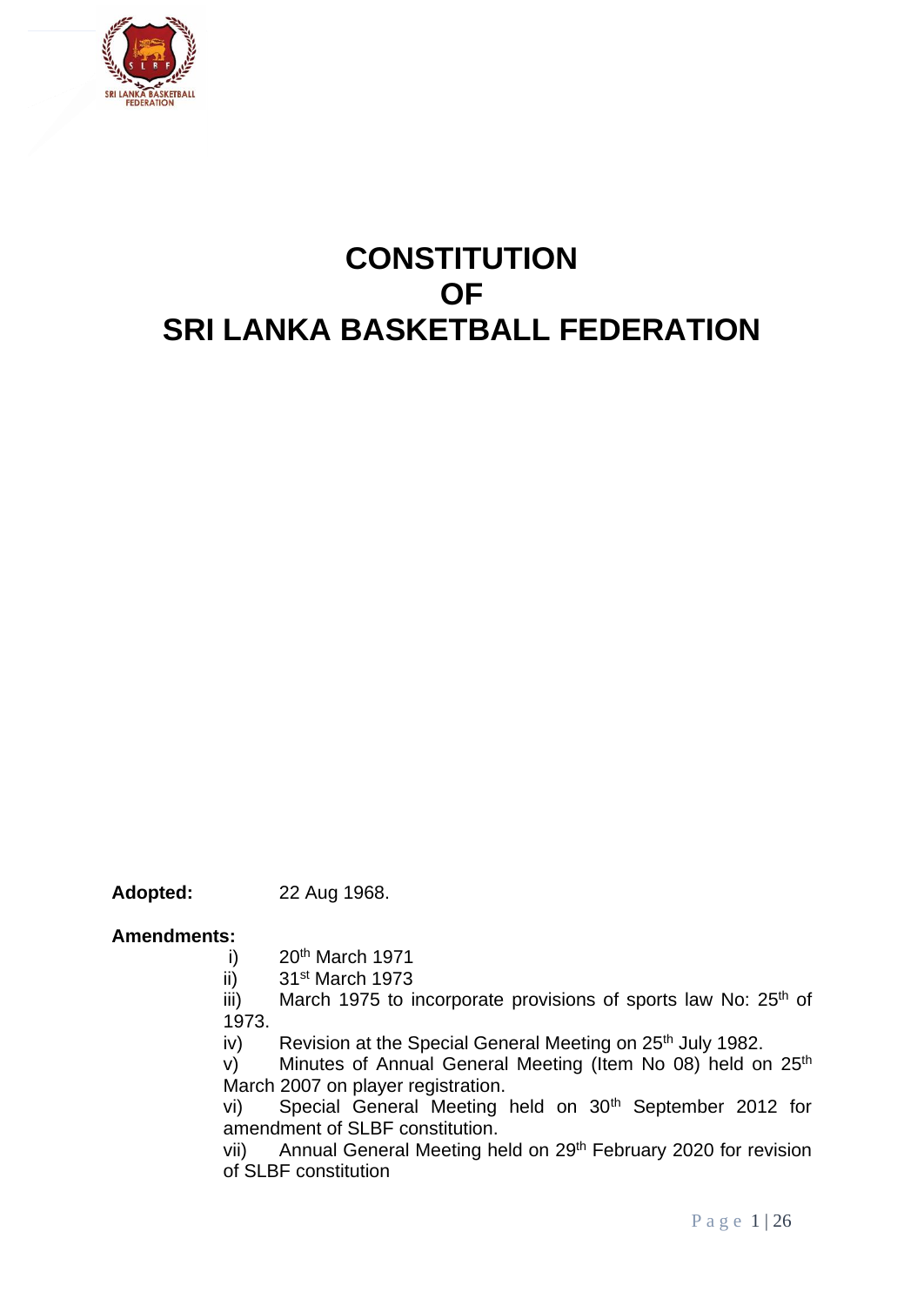

# **CONTENT**

# **PART I – GENERAL PROVISIONS**

- 1. Name
- 2. Colours
- 3. Crest
- 4. Headquarter
- 5. Jurisdiction
- 6. Objectives
- 7. Dissolution

# **PART II - RULES**

- Rule 1 INTERPRETATION
- Rule 2. COMPOSITION
- Rule 3. MANAGEMENT
- Rule 4. MEMBERSHIP
- Rule 5. ASSOCIATION COMPOSITION AND REPRESENTATIVES
- Rule 6. SUBSCRIPTION
- Rule 7. CONSTITUTION OF AFFILLADED ASSOCIATIONS
- Rule 8. OFFICE BEARERS THEIR DUTIES AND TERMS OF OFFICE
- Rule 9. POWERS, FUNCTIONS AND DUTIES GENERAL COUNCIL
- Rule 10. POWERS, FUNCTIONS AND DUTIES EXECUTIVE COMMITTEE
- Rule 11. TECHNICAL COMMITTEE, POWERS AND FUNCTIONS
- Rule 12. MINI-BASKETBALL COMMITTEE, POWER AND FUNCTIONS
- Rule 13. DISCIPLINARY COMMITTEE, POWERS AND FUNCTIONS
- Rule 14. ORGANISING & MANAGEMENT COMMITTEE, POWERS AND **FUNCTIONS**
- Rule 15. FINANCE COMMITTEE, POWERS AND FUNCTIONS
- Rule 16. REFEREES ASSOCIATION, POWERS AND FUNCTIONS
- Rule 17. COACHES ASSOCIATION, POWERS AND FUNCTIONS
- Rule 18. SELECTION COMMITTEE, POWERS AND FUNCTIONS
- Rule 19. ACCOUNTS
- Rule 20. MEETING NOTICES AND NOMINATIONS
- Rule 21. QUORUM
- Rule 22. VOTING
- Rule 23. MISCOUDUCT AND PENALTIES
- Rule 24. PENALTY BY OTHER SPORTS BODIES
- Rule 25. RIGHT OF APPEAL
- Rule 26. RETIREMENT AND VACANCIES
- Rule 27. TELECOMMUNICATION MEETING
- Rule 28. STAKEHOLDER FORUMS
- Rule 29. INTEMNITY
- Rule 30. ALTERATION OF RULES
- Rule 31. MATTERS NOT COVERED BY THESE RULES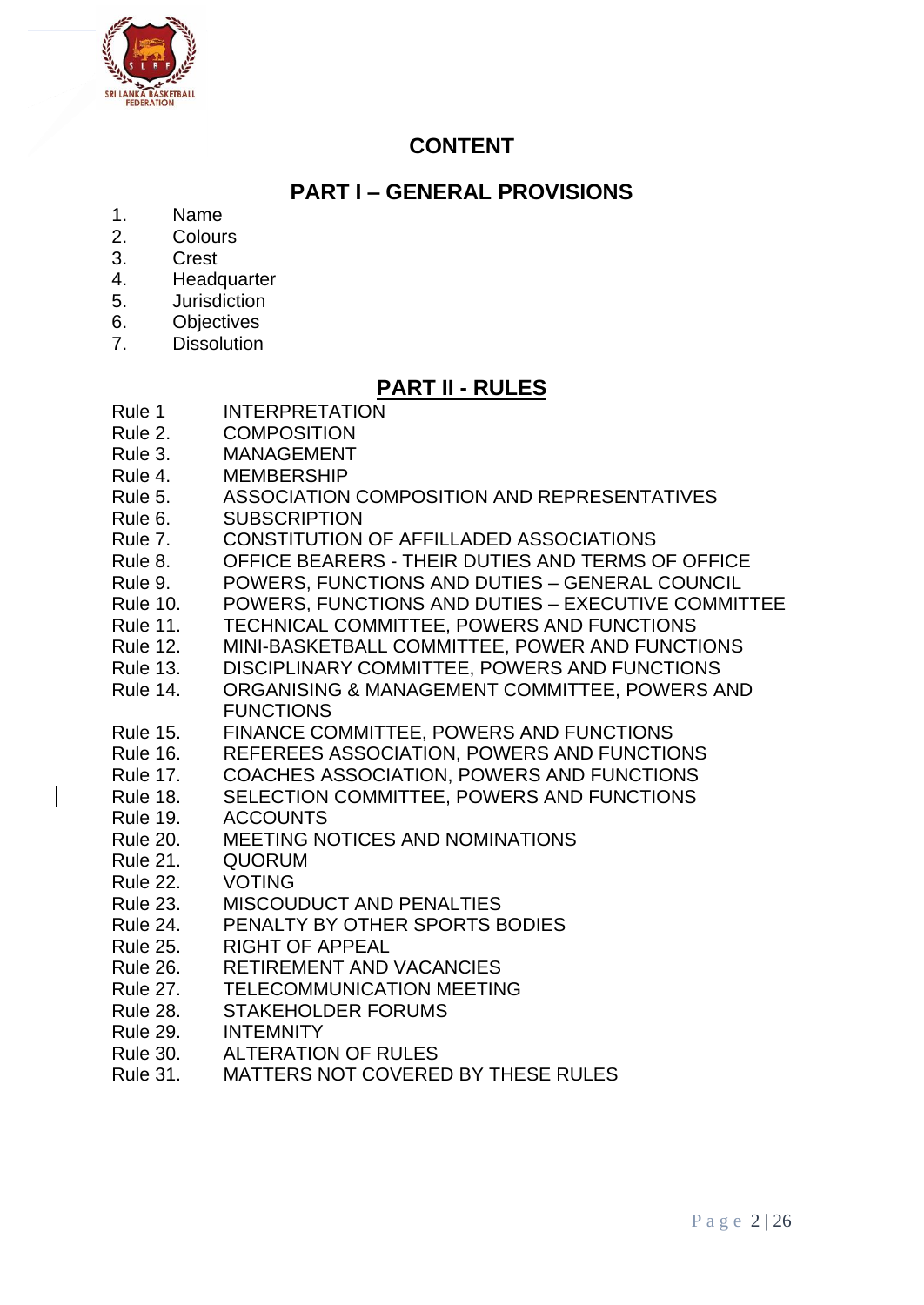

# **PART I – GENERAL PROVISIONS**

- 1. **NAME**: The name of the organization is "**Sri Lanka Basketball Federation**" and may be variously referred to as **"Sri Lanka Basketball" or "SLBF"**
- 2. **COLOURS**: The colours of the Federation shall be Maroon and gold.
- 3. **CREST**: The crest shall bear a lion in gold embedded in a shield of marron background flanked on either side by maple motifs in Maroon and the letters SLBF representing "Sri Lanka Basketball Federation" in Silver in maroon background.
- 4. **HEADQUARTERS**: The Federation shall have a separate office as the head quarter and all correspondence be addressed to and issued from this registered office. It shall be equipped with adequate office equipment & Staff and the Executive Committee (ExCo) is responsible for providing such equipment & Staff as and when required. The cadre of the Head Office shall be available as per the Ex-Co approved organization structure and shall have minimum of one staff as an administrative officer and be remunerated. In the event the separate office is not available the registered office of the Federation shall be at the residence of the Secretary General unless otherwise fixed by the Federation from time to time.
- 5. **JURISDICTION**: The jurisdiction of the Federation shall extend over the Island of Sri Lanka (formally CEYLON)
- 6. **OBJECTS**: The objects for which the Federation is established to:
	- a. To govern & administer, control, standardize, promote, develop and improve Basketball and to give its decision on all matters which may be referred to it.
	- b. To encourage the formation of provincial and other Basketball Associations to grow the game.
	- c. To protect and promote the spirit of amateurism and sportsmanship in **Basketball**
	- d. To uphold, maintain and publish the Rules of Basketball as adopted by the FIBA and to frame and uphold the by-laws of the Federation and other such rules as may be found necessary in Sri Lanka (formally CEYLON)
	- e. To engage in any other activity that is necessary, beneficial or incidental to achieve any of the above purposes and to perform all such acts as convenient and conductive to the attainment of the objects of the Federation.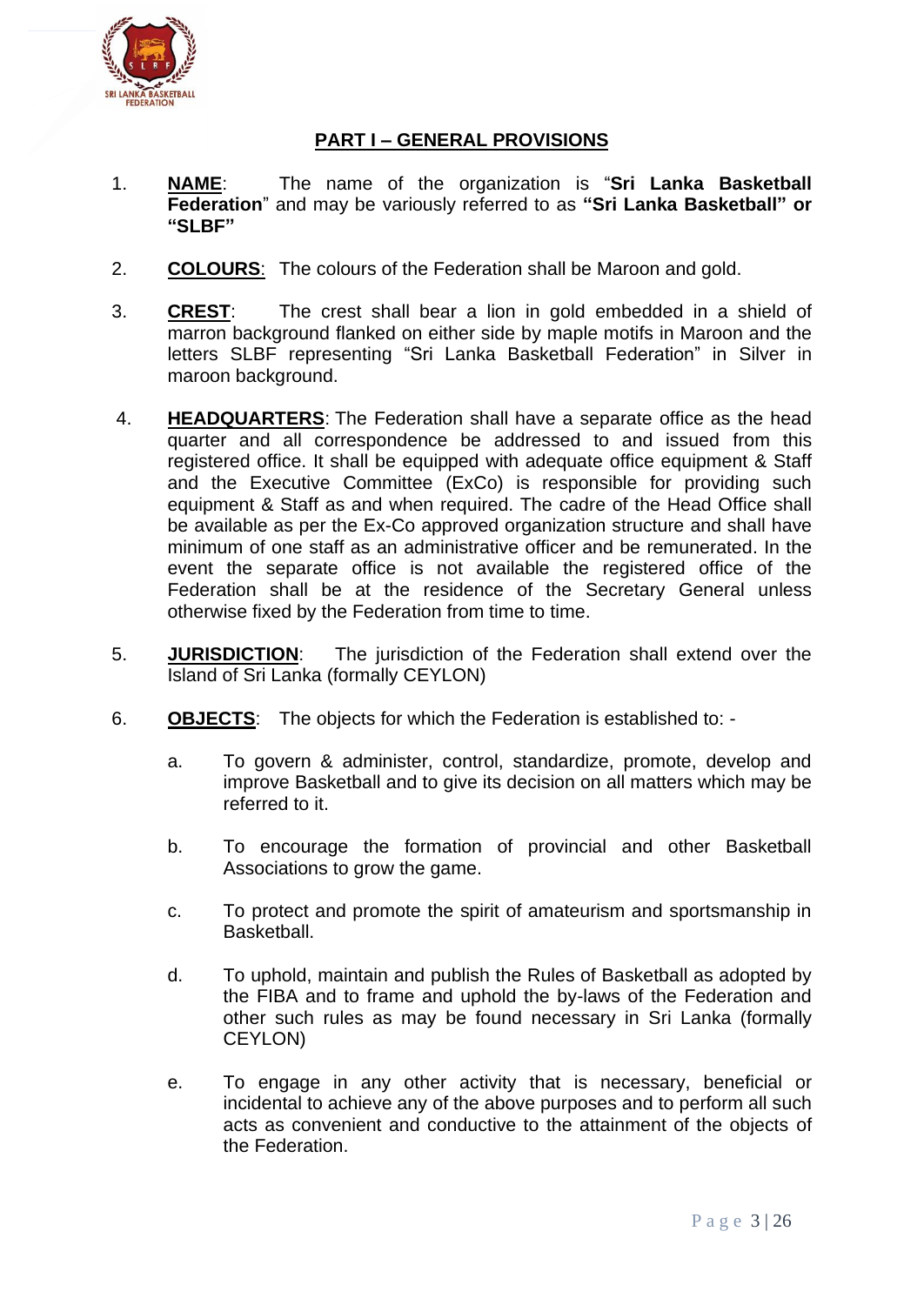

- f. To generate income through sports marketing, sponsorships & value in kind and proper & transparent financial management.
- g. To exercise the mandate vested as the National Federation for Basketball in Sri Lanka and act as the sole Sri Lankan affiliated member of FIBA in accordance with FIBA rules & Internal regulations and bylaws.

# 7. **DISSOLUTION**:

a. The Federation shall not be dissolved unless its dissolution is decided upon by a resolution passed at a Special General Meeting of the General Council of the Federation, called specifically for this purpose, by a majority of ¾ of the total number of persons eligible to attend and vote. Any property whatsoever that remains after the satisfaction of all debts and liabilities, in case of dissolution shall be given or transferred to the New Controlling Body for Basketball in Sri Lanka (Formally CEYLON) recognized by the FIBA by the outgoing president, Secretary and Treasurer.

b. The Minister may order the dissolution of the Federation under section 34 of the Sports Act.

# **PART II- RULES**

#### **RULE 1. INTERPRETATION**

In this constitution unless the context requires otherwise:

- a. "FEDERATION" shall mean the Sri Lanka Basketball Federation (Abbreviation SLBF)
- b. "OFFICIAL" shall mean Office Bearers, Committee members and game officials of all clubs, associations and Federations.
- c. "FINANCIAL YEAR" shall mean the financial year commencing 1<sup>st</sup> January and ending on 31<sup>st</sup> December of the same year.
- d. "AMATERU" means a player or official who cultivates the science and techniques of the game of Basketball from taste and attachment without pursuing it professionally or with a view to gain financially.
- e. "PATRON" means patron of the SLBF whom shall be the Minister of Sports, ex-officio.
- f. "PRESIDENT" President shall mean the President of Federation who may be so elected.
- g. "SECRETARY GENERAL" shall mean the Secretary General of the Federation who shall be so elected.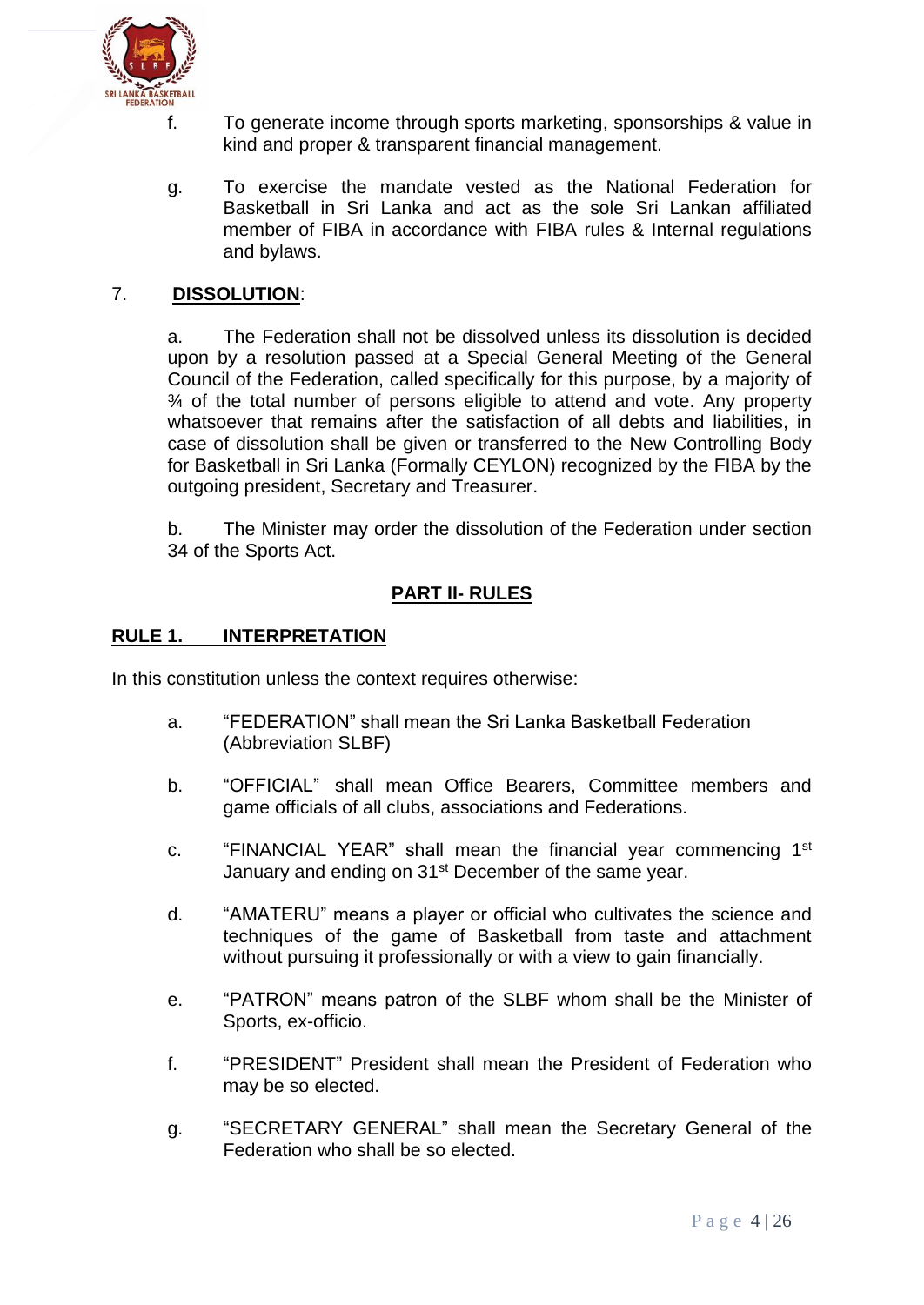

- h. "HONORARY LIFE PRESIDENT" shall mean past presidents who are so elected for services rendered to the Federation.
- i. "AREA" shall mean a defined geographical area, employment area/an education area or any other defined boundaries.
- j. "MINISTER" shall mean the Minister to whom the subject of Sports, has been assigned by the President/Prime Minister of Sri Lanka.
- k. "SENIOR VICE PRESIDENT" Senior Vice President shall mean the Senior Vice President of the Federation who is the immediate past president or in his/her voluntary retirement the senior most vice president of the Executive Committee.
- "VICE PRESIDENT" Vice President shall mean any one of the Vice Presidents of the Federation who may be so elected.
- $km.$  "CEO" means the Chief Executive Officer whom shall be accountable to the President/Secretary & the Executive Committee and shall formally be responsible to the execution of the strategic plan & the federation administration. He/She could be remunerated on approval of the Executive Committee
- n. "TECHNICAL DIRECTOR" means the Technical Director whom shall formally be responsible to grow the game & technical capacity building and shall accountable to the Executive Committee through CEO. He/ She shall be remunerated on approval of the Executive Committee.
- m.o. "MEMBER" shall mean any affiliated associations as per the constitution controlling Basketball activities within their jurisdiction and accepted as such by the Federation.
- n.p. "TREASURER" shall mean the Treasurer of the Federation who may be so elected.
- $\overline{q}$ . "ASSISTANT SECRETARY" shall mean the Assistant Secretary so elected
- p.r. "Executive Member" shall mean one of the Executive Board/Committee members who may be nominated by the affiliated associations

# **RULE 2. COMPOSITION**

The Federation shall consist of membership of all affiliated Associations subject to the provisions that the Federation will be composed of Amateurs or professional.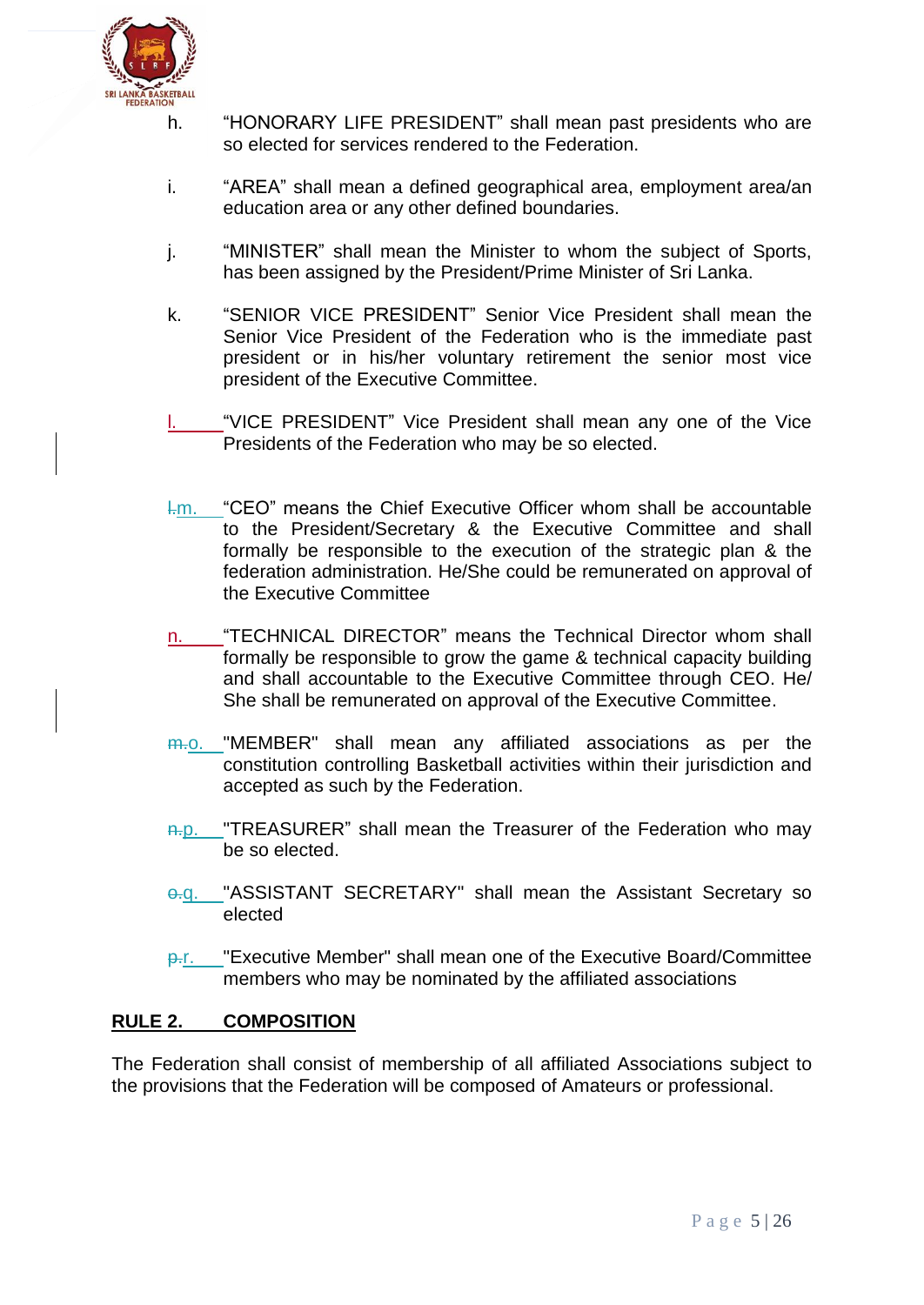

# **RULE 3. GOVERNANCE & MANAGEMENT**

a. The governance of the Federation shall be vested with the General Council through Executive Committee.

b. The General Council consisting of Office Bearers & three representatives of each member associations subject to the provisions of rules 2,5,6,9c and 19.

c. There shall be an Executive Committee to administer the affairs of the federation in terms of policies as set out by the General Council from time to time and consisting of Office Bearers and one (01) person per Member Association elected at the AGM, or nominated by the respective association and accepted & approved by a subsequent Ex Co meeting subject to provisions of rules 2,5,6,7,9c and 19.

d. The CEO & Administrative staff so appointed at Federation Office shall manage the day to day activities and shall responsible for execution of strategies, plans & policies approved by FIBA, General Council.

e. The Governance, Management and administration of the affairs of the Federation shall be subject to the Sports Law No. 25 of 1973.

#### **RULE 4. MEMBERSHIP**

The membership of the federation shall be confined to the Island of Sri Lanka (formally CEYLON) and shall be open to: -

- a. Provinces/ Districts as determined by the federation. There shall exist only one affiliated member in respect of any Province/ District.
- b. Sri Lanka Police (until the Government Service affiliates).
- c. Mercantile Services Basketball Association.
- d. Sri Lanka Army, Sri Lanka Navy and Sri Lanka Airforce which represents Defense Services.
- e. Sri Lanka Schools Basketball Association.
- f. Sri Lanka Universities Sports Association (SLUSA)
- g. Sri Lanka Basketball Referees Association
- h. Sri Lanka Basketball Coaches Association
- i. Sri Lanka Basketball Technical Officials Association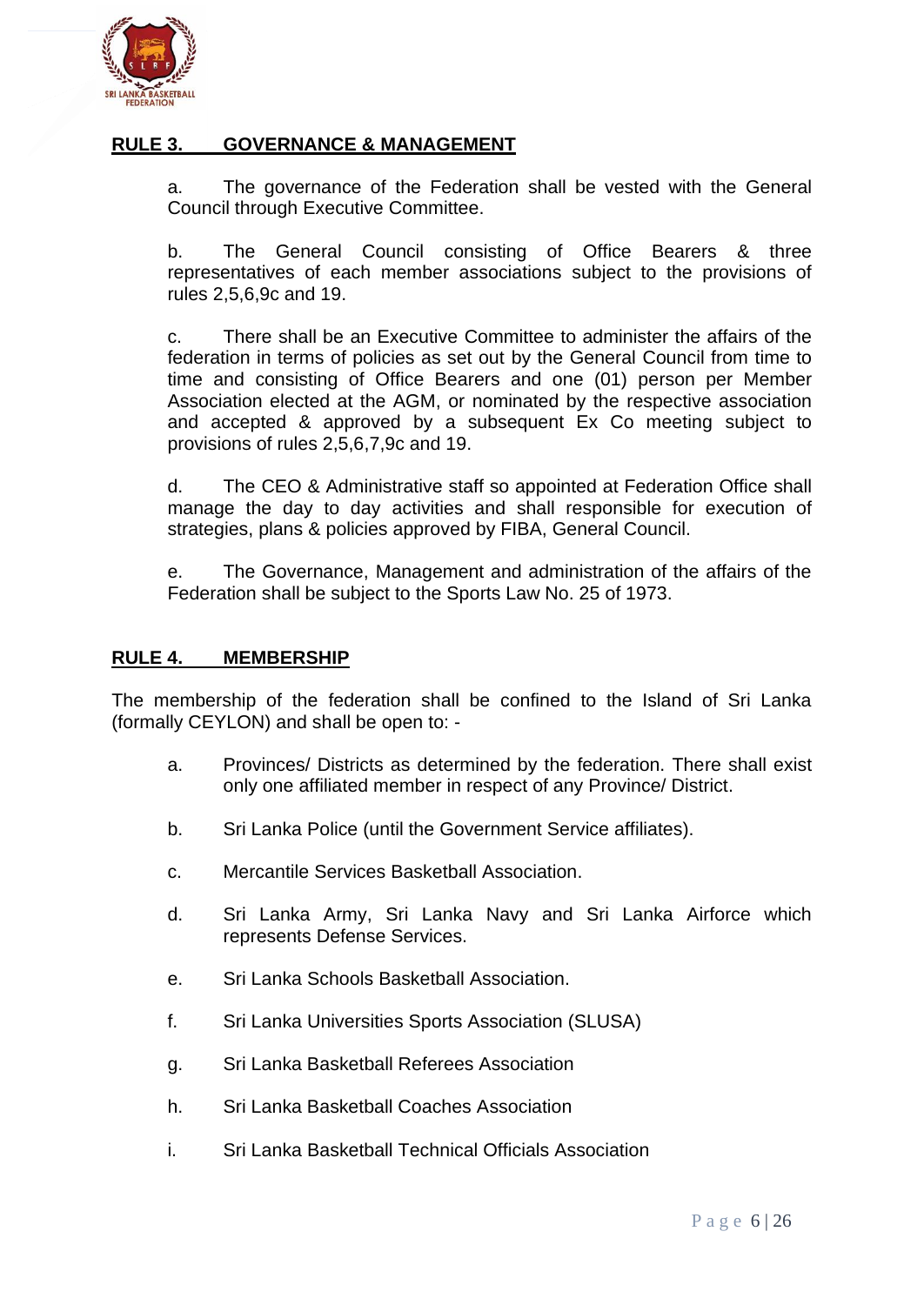

- j. Sri Lanka International Schools
- k. Wheelchair Basketball Association
- l. Beach Basketball Association
- m. Any other Association in terms of Rule 7

# **RULE 5. ASSOCIATION COMPOSITION AND REPRESENTATIVES**

a. Each application for Association membership shall be made to the Secretary General on a prescribed form with a non-refundable application fee of 2500.00 and the subscription for the current year Rs 2500.00 together with the constitution of the applicant.

b. Every application shall be proposed, by one (01) member association entitled to attend and vote and seconded by another member association entitled to attend and vote.

c. The Executive Committee shall make a recommendation.

d. Acceptance or rejection of such an application shall be at the discretion of the General Council.

e. Every member Association shall have three (03) Representatives, to attend meetings of the General Council. The President or Secretary of the member association concerned shall duly authorize the representatives in writing.

f. Every member association shall nominate one (01) person to be elected to the Executive Committee.

g. All member Associations shall abide by the constitution rules, by Laws and decisions of the Federation.

h. The member Association shall submit to the Secretary General the names of their office bearers, names of affiliated clubs and their office bearers and their representatives to the Federation AGM and all other information required by the Federation before 15<sup>th</sup> February each year or on a date otherwise decided by the Executive Committee.

i. No person other than the person to be nominated for the post of Treasurer shall be nominated to hold office or be a member of the Executive Committee or represent a member association unless such person has played Basketball at least for a club or school. Any other person may be nominated with a prior written approval of the Minister. A person shall be disqualified from being a nominee of a member association to hold office, committee representative under regulation 14 of Sports Regulation 02 of 1974.

Any member association whose conduct is detrimental to the credit and interests of the Federation shall have its membership canceled or suspended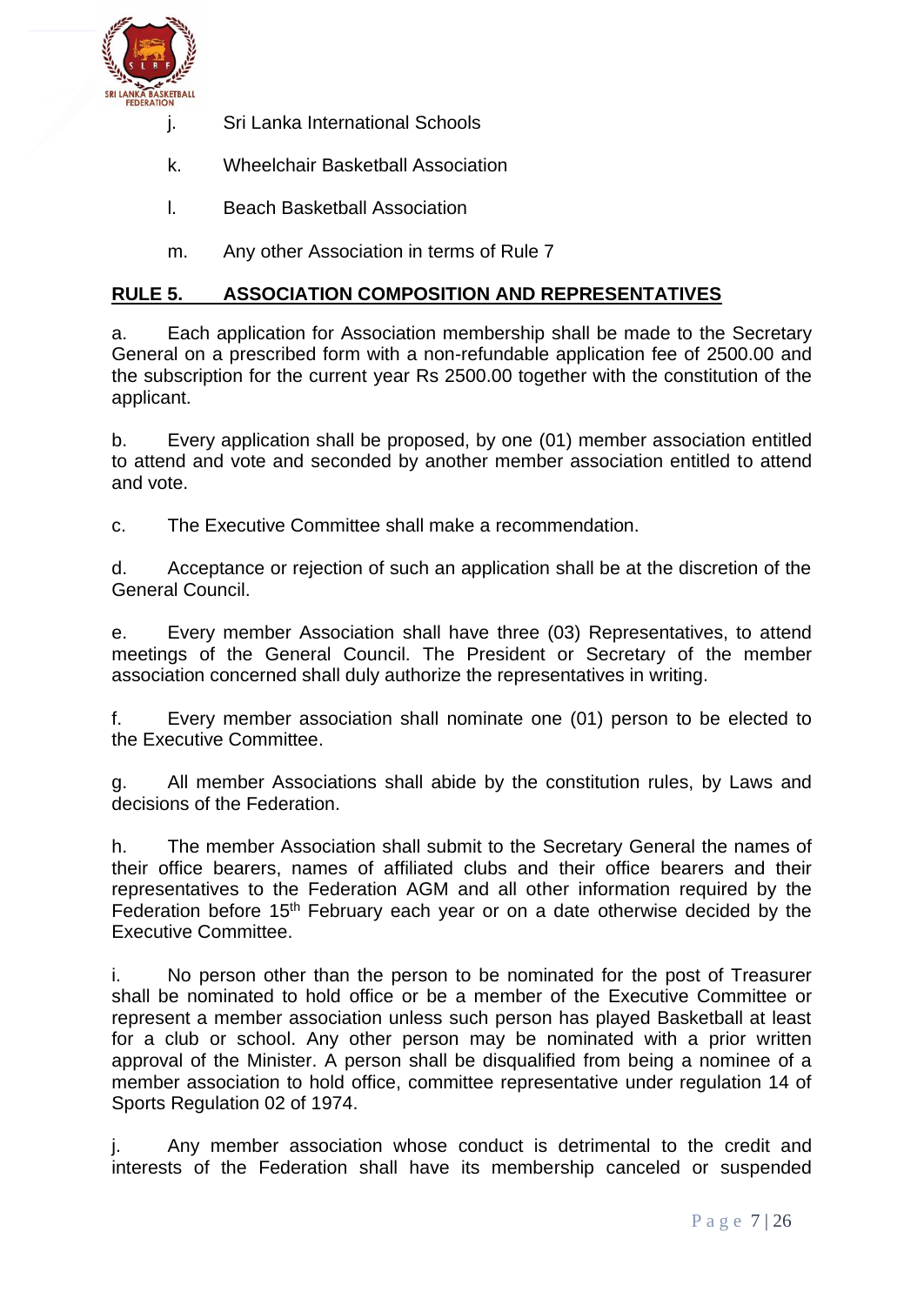

through a resolution passed by a  $2/3<sup>rd</sup>$  majority of the executive committee present and voting.

# **RULE 6. SUBSCRIPTION**

The subscription payable to the Federation by member associations shall be as follows;

# a. **Annual Membership Fee**.

i. Rs 2500.00 as the annual subscription for each association, Rs1000 as the annual subscription for each club/institution registered in an association, each member in a club/association are required to pay annual membership fee of Rs 1000.00 irrespective of their age category. In the case of School Association the annual subscription for the schools Association would be Rs 2500.00, each school registered under schools association have no annual subscription, and all members of School association be required to pay Rs 500.00 annually until he/she leaves school as annual membership fee to the federation through schools association or individually through the registration portal of the Federation.

ii. All member association of the Federation shall pay their annual membership fees and other dues on or before the last Executive Committee meeting prior to the AGM each year. Any member association whose subscription and or dues remain unpaid on this day shall forfeit the right to attend and vote at the AGM, and subsequent meetings of the General Council, Executive Committee or other Committees as constituted by the Federation and participate in other federation or federation sponsored/approved activities/tournaments/championships etc.

iii. A member Association whose right is so forfeited may regain this right after the Annual General Meeting on payment of the subscription and/or dues plus rupees Rs 5000.00 as default fee/re admission fee.

iv. Federation shall issue a valid Identity Card for each member on acceptance of the membership at no cost and shall have the authority to renew/revalidated or cancel.

# b. **Tournament Approval & Registration Fee**

i. All associations shall duly complete the application form for tournament registration and shall forward minimum of ONE Month before the tournament. Approval may or may not be granted depending on the availability of referees, other engagements etc. All Associations are to submit player registration forms dully completed keeping adequate processing time. As such minimum of one-month period shall declare as the player registration processing time and the Player Registration will be done by the Federation only in the FIRST week of every month. Therefore, it is to be noted that, for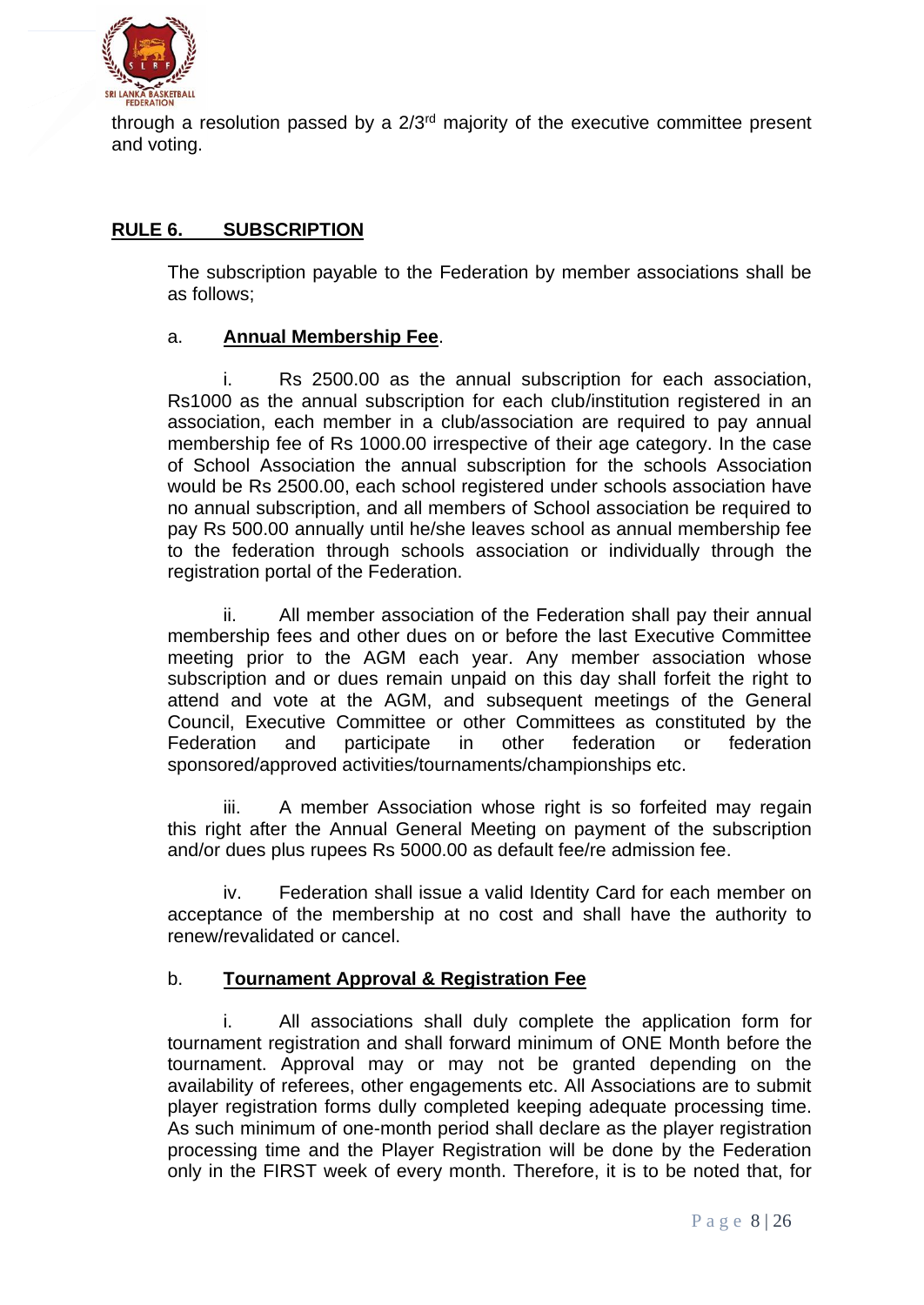

example a player registration handed over on the 2<sup>nd</sup> week of December 2008 would become effective only after 1<sup>st</sup> February 2009. Associations conducting/organizing such tournaments are required to hand over the membership fee applicable if any, One Month prior to the tournament for processing. Players do not register at SLBF will not be eligible for the participation of any tournament.

ii. Unless otherwise stated or determined/revised by the Executive Committee, the tournament registration fee is Rs: 10,000.00 for CLOSE association & Rs 5,000.00 for OPEN association. The Executive Committee shall have the right to waive off or to consider concession on request of the affiliated association. The 3X3 tournament registration fee for any 3X3 tournament is Rs 7,500.00

iii. The Executive Committee shall make by laws for controlling and maintain the quality of the game for the best interest of the game.

iv. All associations are to submit their tournament draws Two (02) weeks before the scheduled tournament

# **RULE 7. CONSTITUTION OF AFFILLADED ASSOCIATIONS**

a. All associations affiliated to the Federation shall consist of a minimum of three (03) properly constituted Clubs, which actively participates in competition Basketball according to the rules of the game. The Rules of all clubs shall be in conformity with the rules and conventions of the Federation. Each association shall cover a defined area and shall neither extend nor alter such area without the approval of the Executive Committee. All clubs in a defined area shall join and participate only through the Association of that area.

b. **Types of Clubs.** There shall be only two types of Clubs: -

i. **A closed Club**. Is a club of a service Unit, School, Firm, Department or Organization affiliated to an association other than a provincial/District association.

ii. **An Open Club**. Is a club/other than a club as defined/other than in sub-para b (i). above and affiliated to a provincial/District association.

# c. **Eligibility of players**.

A player may represent only one club in any One Tournament recognized by the Federation. Any player once registered in a club/association to represent a particular tournament shall not allow to play for any other clubs/associations in the same tournament.

ii. Only registered players can represent their clubs or Association in tournaments recognized by the Federation. Each club should register a minimum of ten (10) players. It is the duty of each Association to inform the Federation of any cessation of membership. Tournament approval will only be granted for the players who had been already registered at the time of closing the entries for that particular tournament.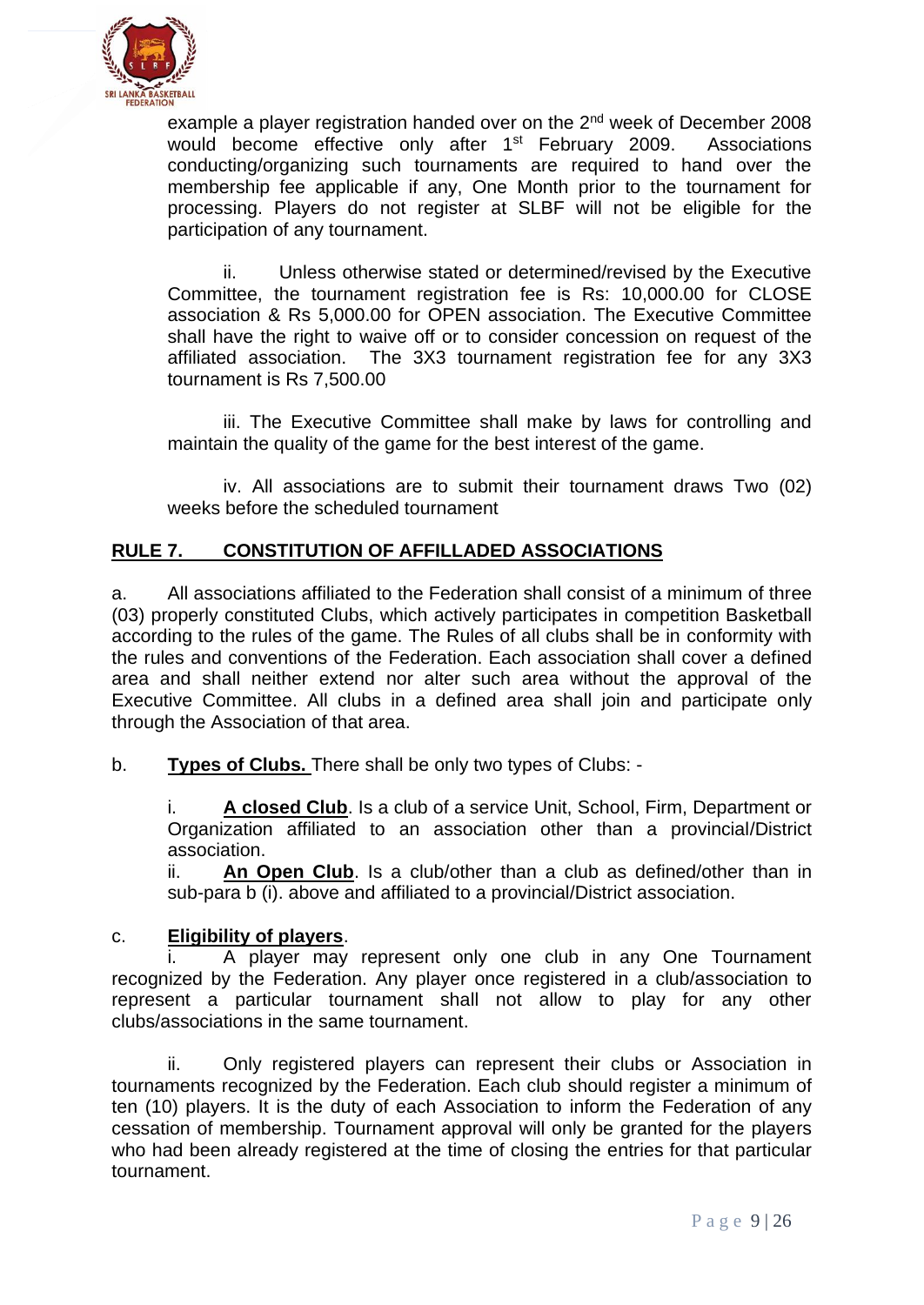

iii. All payments of the registration fees applicable to be made to the treasurer or to directly to the bank account beforehand and the copy of the payment made shall be attached along with the application forms.

iv. All new player registration forms of Mercantile/Defence Services/SL Universities Players shall accompany a certificate of service from the company/organization concerned which is authenticated only by the HR manager/President of the particular Sports club of the company/organization concerned.

v. All MSBA players shall submit the details of EPF/ETF as per the format provided by the SLBF and shall be certified by the Company HR manager or the President of the particular sports club.

vi. Players who produce false information on registration forms will be disqualified immediately from the tournament and shall qualify for Re-applying for registration only after the laps of six (06) months from the date of previous application.

vii. In the event the company/organization provides false information of their players the entire players in the club will get automatically disqualified from the tournament immediately and will qualify for reapplication only after the laps of six (06) months.

d. **Conducting of Tournaments**. All Associations may promote, and conduct Tournaments restricted to its own members, tournaments which may be open to members of other affiliated associations and open tournaments at which foreign and local teams may participate, with the prior approval of the Federation.

e. **Registration and Control**: - Every club must register its players with the Federation through its respective association/organization on a prescribed form preferably before the 15<sup>th</sup> February each year as per the RULE No 6. Only registered players can represent their clubs or Association in tournaments recognized by the Federation. Each club should register a minimum of ten (10) players for a tournament. It is the duty of each Association to inform the Federation of any cessation of membership.

# **RULE 8. OFFICE BEARERS - THEIR DUTIES AND TERMS OF OFFICE**

# a. **OFFICE BEARERS**

The office bearers of the Federation shall consist of a President, One (01) Senior Vice President, Seven (07) Vice Presidents (including One Female), One (01) Secretary General, One (01) Treasure, One (01) Assistant Secretary and One (01) Assistant Treasurer. The office bearers shall be elected from amongst the members of General Assembly for a period of Four (04) years unless otherwise stated.

# **PRESIDENT**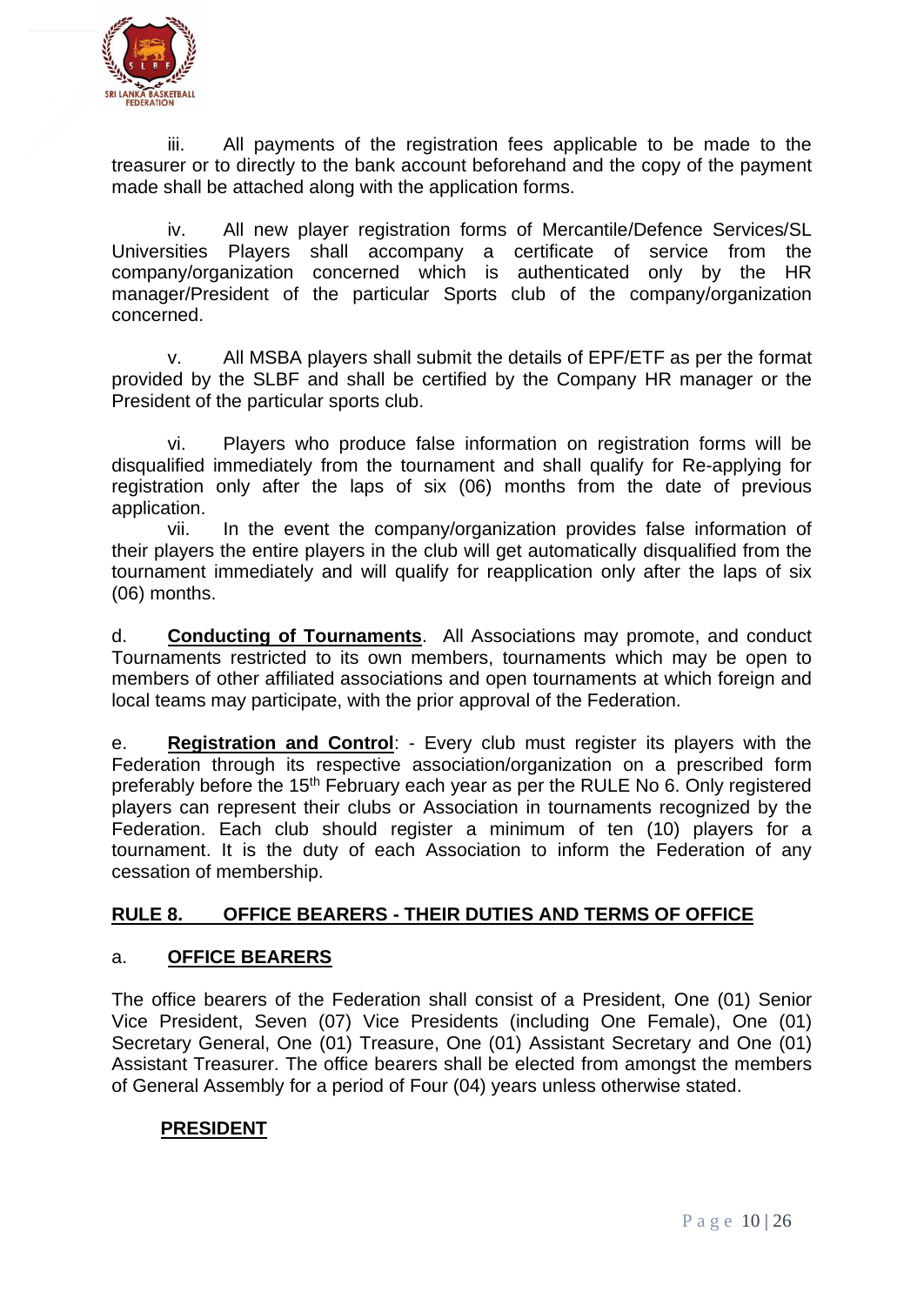

i. He shall be the head of the Federation and preside over all meeting and deliberations of the Federation.

ii. He shall exercise general superintendence over office bearers in discharging their duties in accordance with the direction of the General Council and the executive committee. The president shall also exercise such functions and duties as may be enjoyed on him by the General Council and the executive committee**.** 

iii**.** At the meetings of the General Council, Executive Board or Steering Committee he may use his right of voting when there is a ballot and may also exercise his casting vote as and when required. In the absence of the President Senior Vice President/One of the Vice President shall act on his behalf.

# **SENIOR VICE PRESIDENT**

In the absence of President Senior Vice President shall act on his behalf.

#### **VICE PRESIDENT**

i. There shall be Seven (07) Vice Presidents including one Female in the Executive Board. They shall responsible to develop youth, grow the game and strategizing marketing & funding the game.

ii. They shall be the chairman of Sub Committees appointed by the Federation and shall submit progress reports of such committees to the Executive Board on regular basis.

# **SECRETARY GENERAL**

The Secretary General shall

i. Keep and maintain minutes of all Meetings of the General Council, Executive Committee and sub-committees as may be appointed, in appropriate books and shall course this to be properly recorded and confirmed.

ii. The details of voting on election and decision at AGM and SGM shall be recorded in the minutes.

iii. Carry on all correspondence in the name of the Federation and serve as otherwise directed by the President.

iv. Have charge of all correspondence and records of the Federation and of such property as are entrusted to him by the Federation.

v. Excise General control over all matters relating to the Federation and shall have the power to issue notice of meetings of the Executive committee, General Council and sub-committee if and when necessary.

vi. Prepare and submit the Annual Report of the activities of the Federation to the Executive Committee for approval.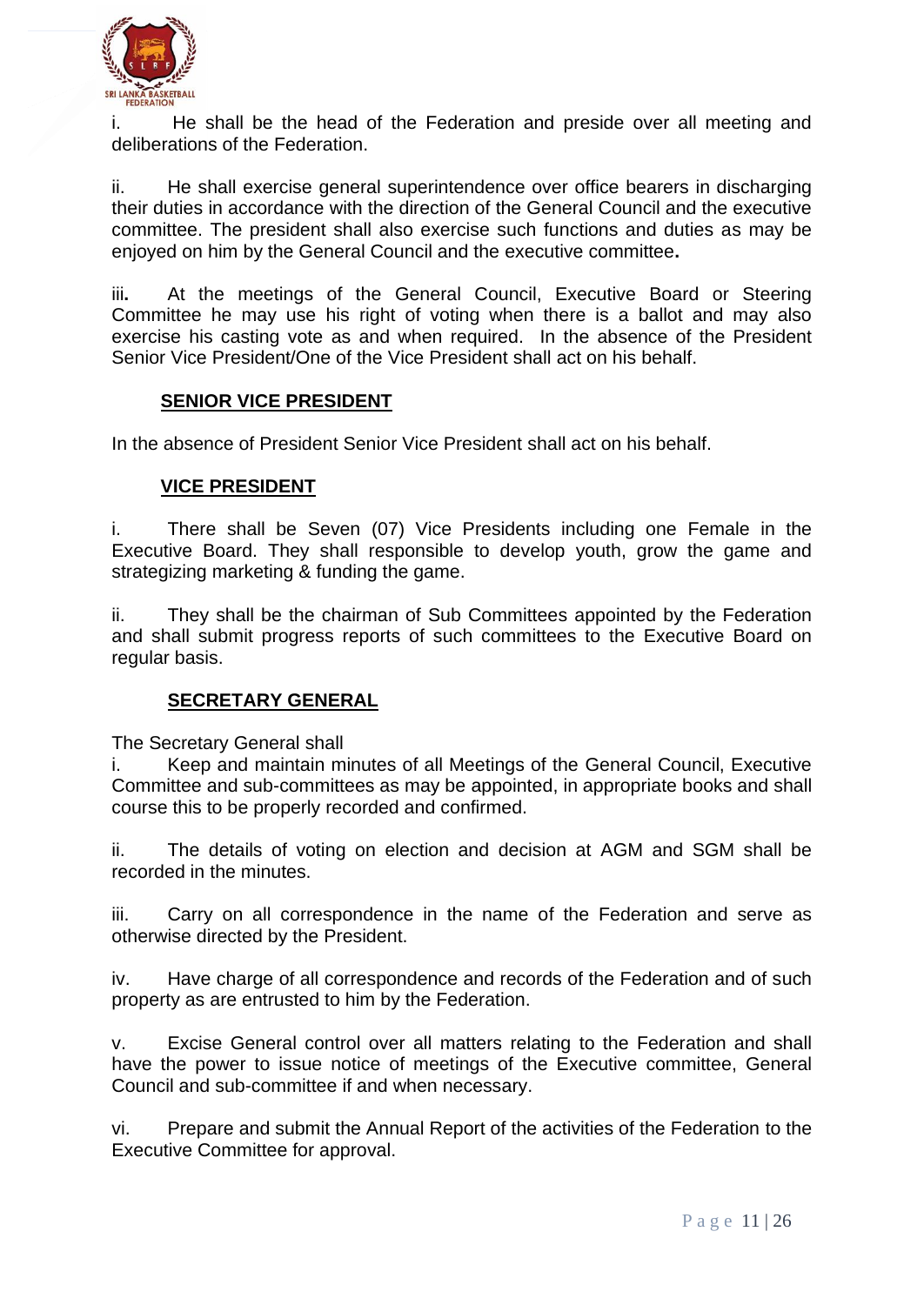

vii. Be Ex-Officio member of all committees.

# **TREASURER**

The Treasurer shall;

i. Receive all monies of the Federation and shall pay all bills certified by the Secretary General unless the valve of the bill exceeds the amount already budgeted for, in which case the excess must have the sanction of the Executive committee before it is paid.

ii. The Treasurer may advance to the Secretary General in his assistance from time to time such sum not exceeding Rs 10,000.00 per month for incidental and minor expenses.

iii. He shall prepare and submit an annual income and expenditure account together with a Balance sheet duly audited by a qualified accountant.

iv. He shall also maintain an Inventory of the Federation property and submit the same along with the accounts.

v. He shall act as trustee of any Funds, Cups, Shields or any other property settled or donated for the promotion or encouragement of Basketball.

vi. He shall submit a monthly statement of receipts and payments to the Executive committee.

# **ASSISTANT SECRETARY**

i. He shall assist the Secretary General in the discharge of his duties.

ii. He shall have the same powers and duties as the Secretary General during the Secretary's absence.

iii. In addition to the above the Assistant Secretary serves committees as Secretary and discharge any other duties as may be entrusted to him by the Executive committee.

#### **ASSISTANT TREASURER**

i. The Assistant Treasurer shall assist the Treasurer in the discharge of his duties.

ii. He shall have the same powers and duties as the Treasurer during the Treasurer's absence.

iii. In addition to the above he serves committees as necessary and discharge any other duties as may be entrusted to him by the Executive committee.

#### b. **TERMS OF OFFICE**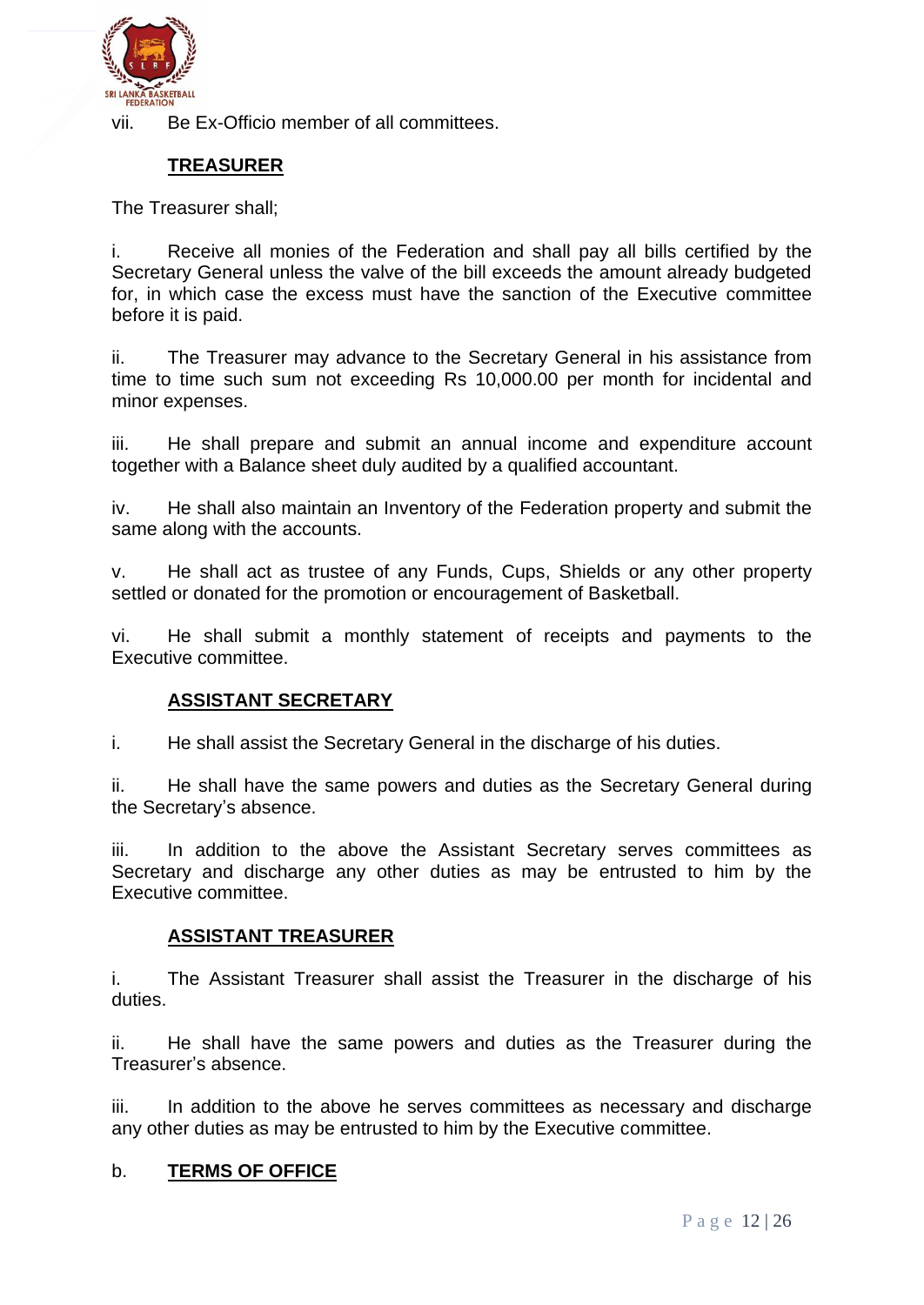

i. An Office Bearer of the Federation and members of the Executive Board may hold office as such for one terms of office not more than four (04) years and may be eligible for re-election for a second term or subsequent terms by a simple majority.

ii. An individual elected as an Office Bearer or an Executive Board on the basis of accreditation by a member association shall be permitted to complete his/her tenure of post/office even if the concern member association withdraws the accreditation given to an individual at latter date.

iii. The President of the Federation can hold the office for a maximum period of 12 years with or without break. He/she cannot apply to seek re-election after completion of 12 years in the office as President.

iv. The Secretary General and the Treasurer may serve maximum of two successive terms of four (04) years each. He/she can apply to seek fresh election to either post after a cooling period of four (04) years.

# **RULE 9. POWERS, FUNCTIONS AND DUTIES – GENERAL COUNCIL**

The Powers and Functions of the General Council shall be;

i. To elect office bearers and members of the Executive Committee consisting of representatives of member associations once in Four (04) years.

ii. To check, scrutinize, accept or reject new Members and to form or cause to be formed new member association as necessary.

iii. To receive the Annual Report regarding the activities from the Secretary General and Annual Audited Statement of Accounts of the Federation from the Treasurer.

iv. To control the funds of the Federation and approve Annual Budget presented by the Executive Committee.

v. To appoint Auditors and fix their remuneration.

vi. To nominate the Chairman of the Disciplinary Committee once in four years to synchronize with the election of Office bearers and Members of the Executive Board.

vii. To recommend names for the Selection Committee once a years or as per the Ministry of Sports directions to synchronize with the election of Office bearers and Members of Executive Board.

viii. To lay down regulations to govern players from Sri Lanka participating in any National competitions, International competitions, or in any foreign tours or while foreign teams visit Sri Lanka.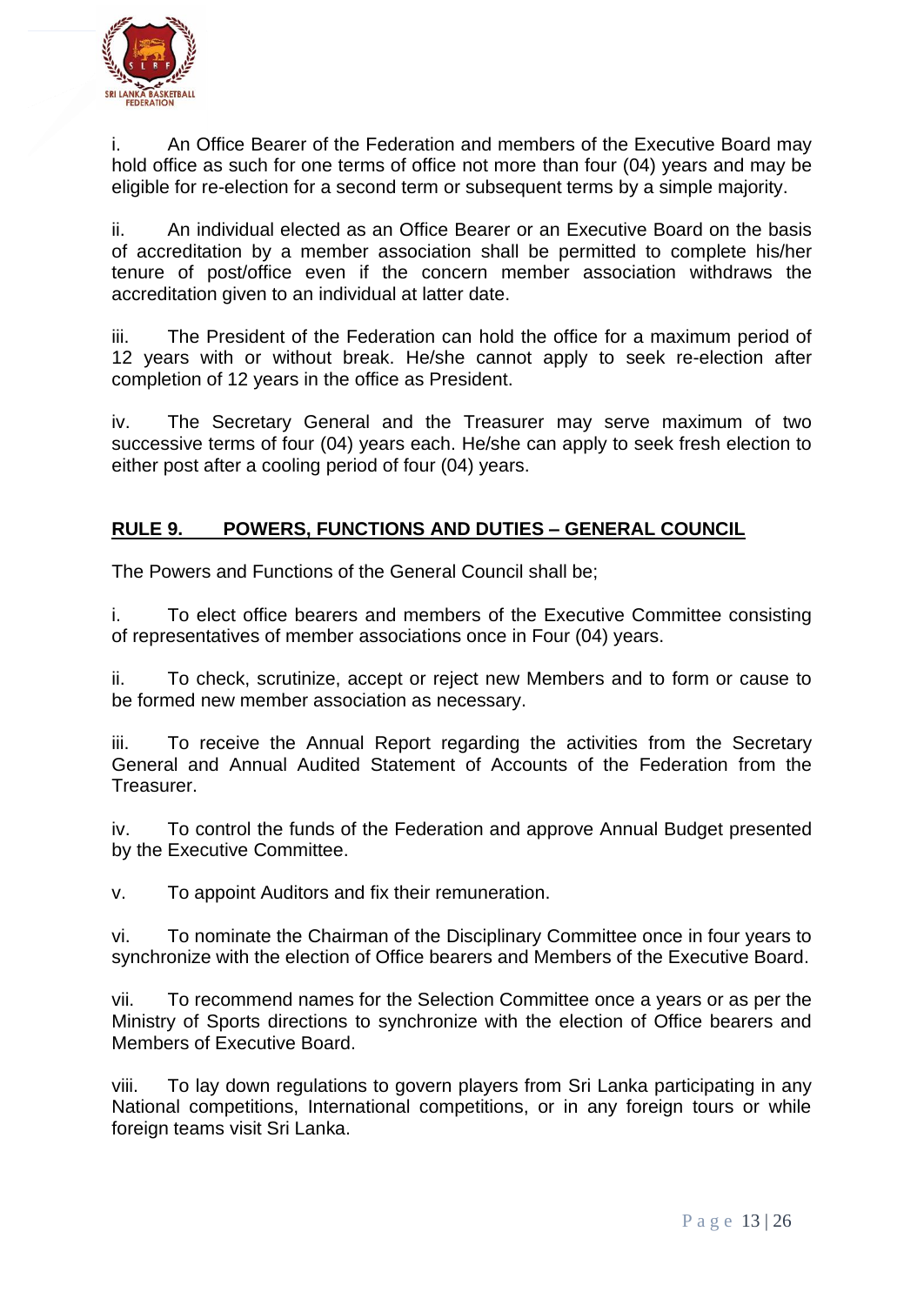

ix. To appoint a Patron and otherwise decided shall generally be the Minister of Sports.

x. To arrange, control and frame rules, internal regulations and by-laws for all championships/tournaments conducted under the auspices of the Federation.

xi. To consider affiliation of the Federation with National/International Sports bodies & Non-Governmental Organizations.

xii. To impose, enforce or waive penalties for any violation of the rules or by-laws of the Federation.

xiii. To explain and interpret the rules and regulations of the Federation and to give decisions on any point not covered by them.

xiv. To consider amendment to rules submitted by the Executive Committee.

xv. To consider dissolution of the Federation.

xvi. To consider any other business not provided for in the foregoing sub paragraphs.

# **RULE 10. POWERS, FUNCTIONS AND DUTIES – EXECUTIVE COMMITTEE**

The Executive Committee under the direction of the General Council shall conduct the following affairs of the Federation;

i. It shall consider, approve, modify or reject rules and regulations of the Federation and to give decision on any point not covered by them.

ii. It shall check, scrutinize, accept or reject new membership and shall from or inform to be formed provincial/District and other basketball associations as per Rule 4 and shall be recommended same for the approval by the General Council.

iii. It shall arrange, control, and frame rules, regulations or by-laws for all National Championships and Tournaments conducted by the Federation.

iv. It shall consider and approve rules and by laws of all championships and tournaments hold by affiliated Associations and their member clubs.

v. If shall lay down regulations governing teams from Sri Lanka (CEYLON) in any National or International competition and foreign teams visiting the country. It shall also select officials for teams and approve composition of Federation Teams, Seminars, Conferences and Clinics.

vi. It shall appoint sub-committees as per Rules 11, 12, 14 and 15 for a period of four (04) years or otherwise agreed by the Executive Committee.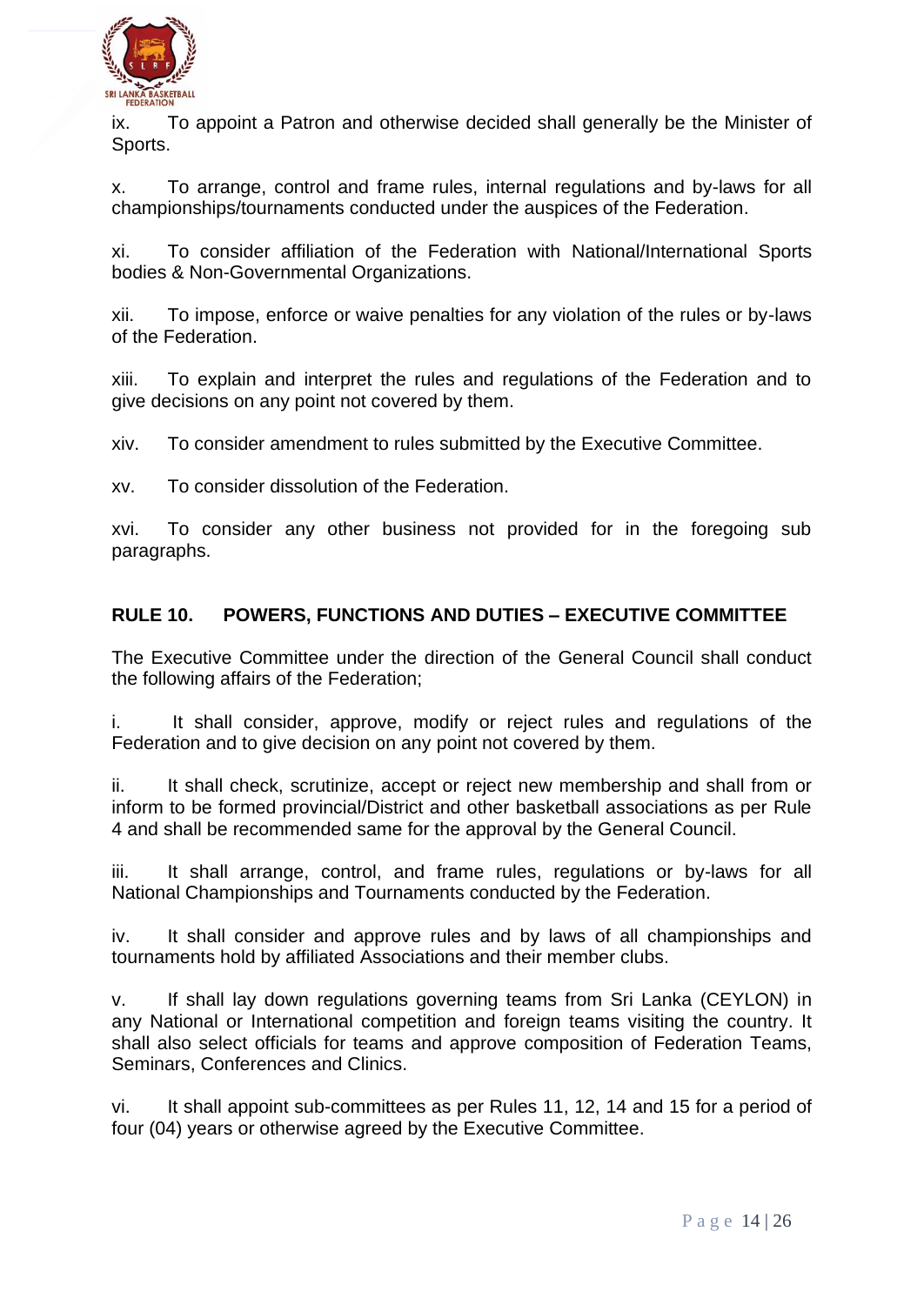

vii. It may appoint specific sub-committees for specific functions and duties whenever necessary,

viii. It may initiate and may recommend to the General Council any scheme for Club, District, Provincial, National or International Championships/ Tournaments to develop & grow the game.

ix. It shall select as and when necessary, referees for international grading, appoint National Coach/Coaches, nominate three (03) members from the disciplinary committee to deal with misconduct and penalties as defined in Rule 22

x. It shall approve tours of Sri Lanka Basketball teams abroad or foreign Basketball teams visit to Sri Lanka, and do such other things as are conducive to the growth and development of the game of Basketball in the country

xi. It shall impose or enforce penalties for any violations of rules or by-laws of the Federation and its member associations.

xii. It shall explain and interpret the Rules and Regulations of the Federation and give decisions on any point not covered by the Rules.

xiii. It shall consider the annual report and audited statement of Accounts of the Federation for the year as presented by the Secretary General and Treasurer respectively and recommend the same for approval by the General Council.

xiv. It shall consider removal of office bearers and cancellation of membership of Associations.

xv. It shall have the powers to co-opt an office -bearer in the event of a vacancy arising except that of President Secretary General & Treasurer.

xvi. It shall collect funds for Federation purposes and utilize the funds so collected in such a manner, as it may consider desirable for the fulfillment of the objects of the Federation.

xvii. It shall invest monies and funds of the Federation in such a manner as may be decided upon from time to time.

xviii. It shall print, publish or circulate any periodical or leaflets that it may consider desirable for the promotion of the objects of the Federation.

xix. It shall formulate a management structure for administration of Federation Headquarter functions and may be revised as and when required to meet the current/future trends. The Structure shall comprise of Chief Executive Officer (CEO), Technical Director, Development Officer and other supporting staff as necessary.

xx. It shall determine the remuneration/incentives of office staff of the federation headquarter.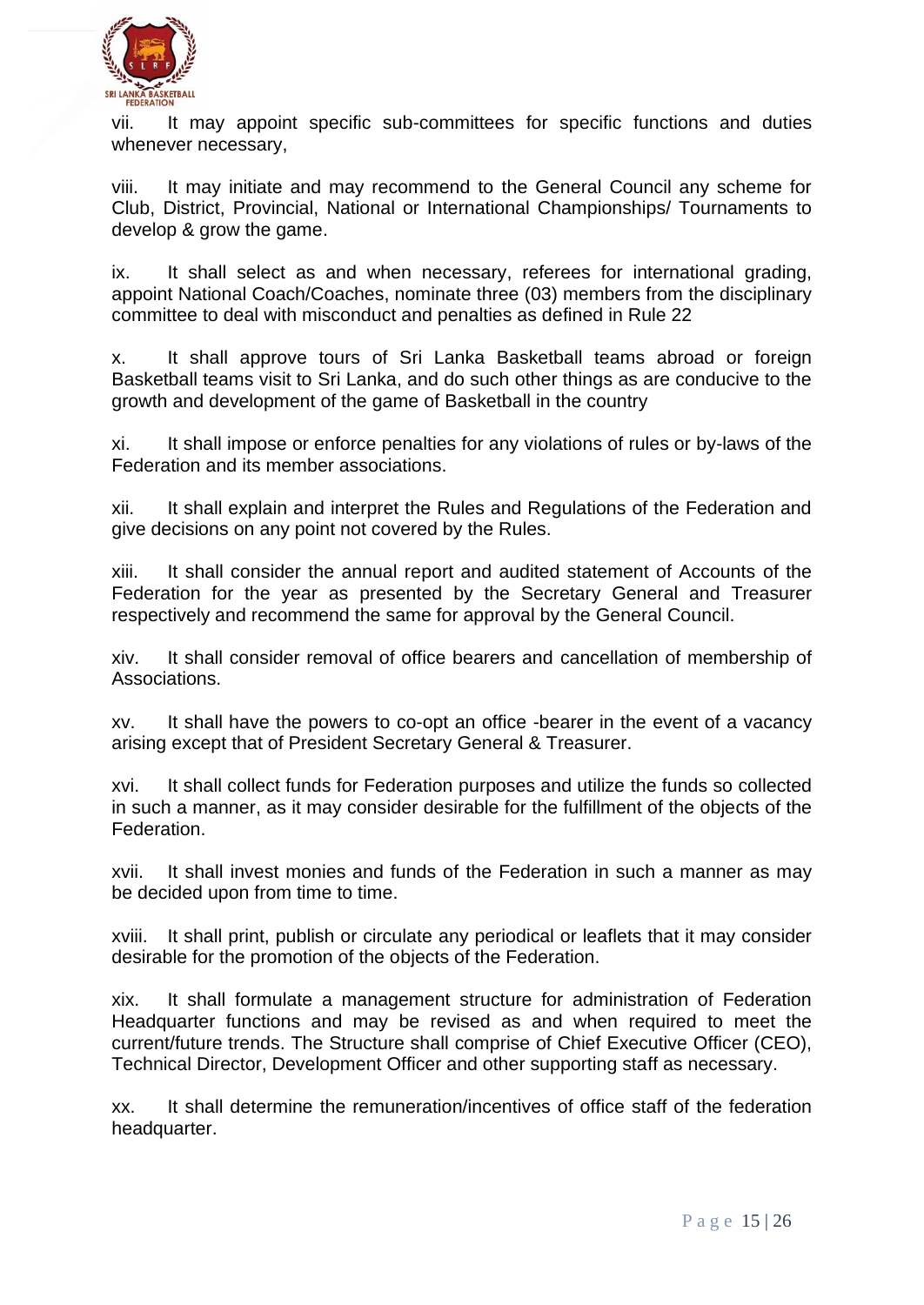

xxi. It shall take on lease, hire or otherwise acquire any moveable and/or immovable property rights of privileges necessary or convenient for carrying out the objects of the Federation on such terms and conditions it deemed fit.

xxii. It shall act as trustees of any funds, cups, shields or any other property settled or donated for the promotion or encouragement of the game of Basketball.

# **RULE 11. TECHNICAL COMMITTEE, POWERS AND FUNCTIONS**

The technical committee shall consist of the Chairman appointed, Secretary General and minimum of two (02) other persons nominated for four (04) years or for a period otherwise decided by the Executive Committee and shall have the following functions under the direction of the Executive Committee. The Technical Director shall be the co chairman of the committee.

- a. Be responsible for the entire technical work at the National championships and Federation Tournaments.
- b. Interpret and publish the Rules of Basketball drawn up by FIBA
- c. Purchase equipment and materials and distribute to members.

d. The Committee shall meet on regular basis and submit reports to the executive committee on development activities related to players, coaches, referees and grow the game.

# **RULE 12. MINI-BASKETBALL COMMITTEE, POWER AND FUNCTIONS**

The Mini-Basketball Committee shall consist of a Vice President as Chairman, the Secretary General and three (03) persons elected for a term of four (04) years or for a period otherwise decided by the Executive Committee and shall have the following functions under the direction of the Executive Committee.

- a. Appoint a technical Director cum Coach from members of the Committee.
- b. Frame rules and regulations for the control and promotion of Mini-Basketball throughout the country.
- c. Conduct classes, camps and tournaments for promotion and improvement of Mini-Basketball.
- d. The Committee shall meet on regular basis and submit reports to the Executive Committee on development basketball academies, organizing games for different age groups and other related activities in popularizing the game

# **RULE 13. DISCIPLINARY COMMITTEE, POWERS AND FUNCTIONS**

The Disciplinary Committee shall consist of a panel of six (06) persons elected for a four (04) year term or for a period otherwise decided by the Executive Committee and shall include a minimum of one (1) female member.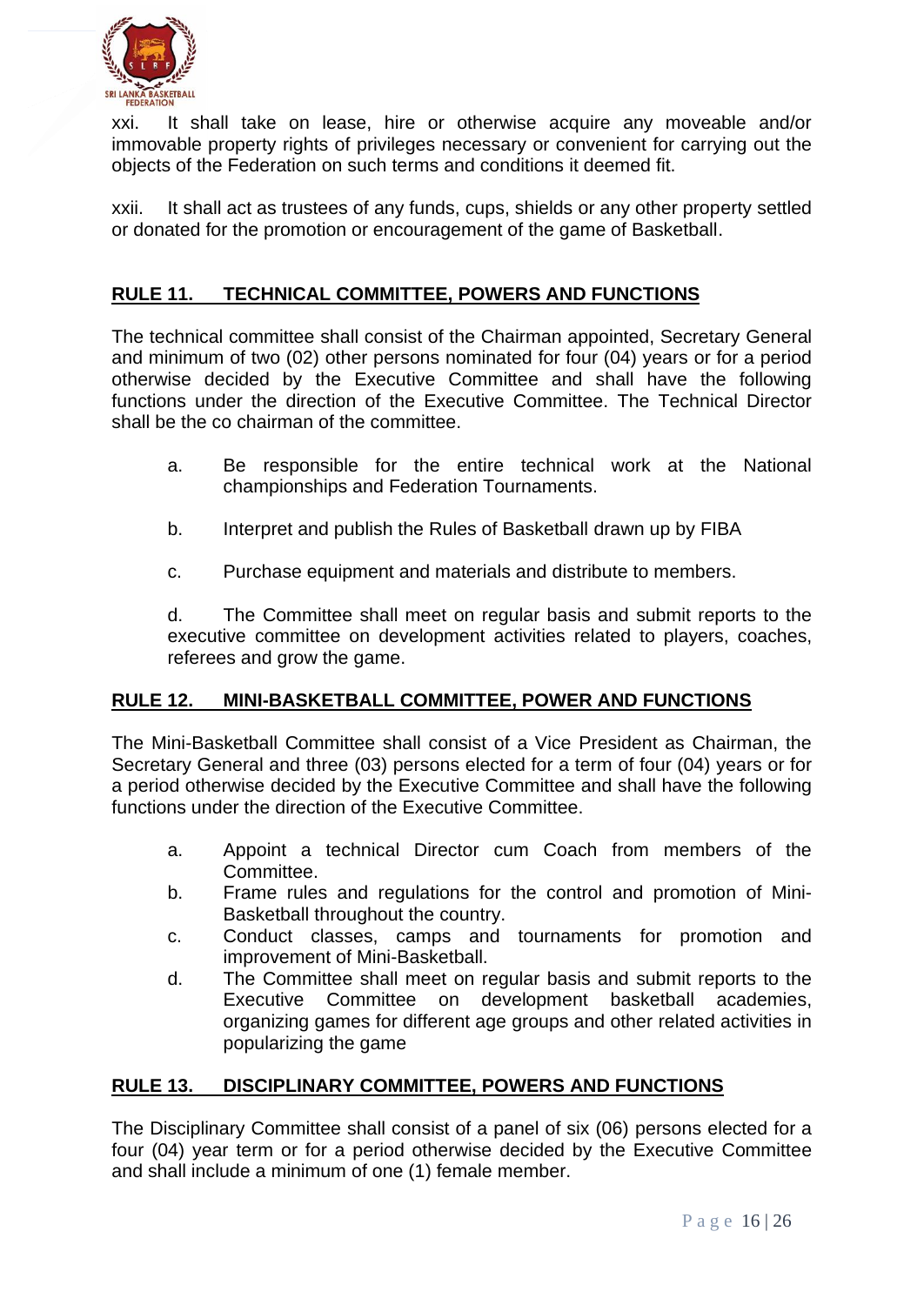

- a. The Executive Committee as and when necessary will select three (03) members from the panel to deal with misconduct and penalties as defined in Rule 23.
- b. The member thus selected will elect a Chairman.

#### **RULE 14. ORGANISING & MANAGEMENT COMMITTEE, POWERS AND FUNCTIONS**

The Organizing & Management Committee shall consist of a vice president, the Secretary General and five (05) other persons. Elected for a four (04) year term or for a period otherwise decided by the Executive Committee and shall have the following functions under the direction of the Executive committee.

- a. Organize and supervise the activities of the Federation.
- b. Co-opt additional Committee members when necessary.

#### **RULE 15. FINANCE COMMITTEE, POWERS AND FUNCTIONS**

The Finance Committee shall consist of a Vice President as its Chairman, the Secretary General, the Treasurer as the Secretary of the Committee and Four (04) other persons elected for a period of four (04) years or for a period otherwise decided by the Executive Committee shall have the following functions under the direction of the Executive Committee.

- a. Control of the Executive Committee.
- b. Collect funds from time to time.
- c. Advice and Budget on all Tours and Tournaments.
- d. Purchase equipment and materials and distribute to members.

# **RULE 16. REFEREES ASSOCIATION, POWERS AND FUNCTIONS**

The Referees Association shall have the following function

a. To frame rules and regulations to the efficient management of the Referees Association.

b. To appoint officials for the National Championship and all other tournaments recognized by the Federation.

c. To nominate referees for International Competitions, training programs, and course in Sri Lanka and abroad.

d. To train, conduct examinations, do research, grade referees and nominate referees for FIBA referees Grade.

e. To take all necessary steps to develop the standard of the game and table officials.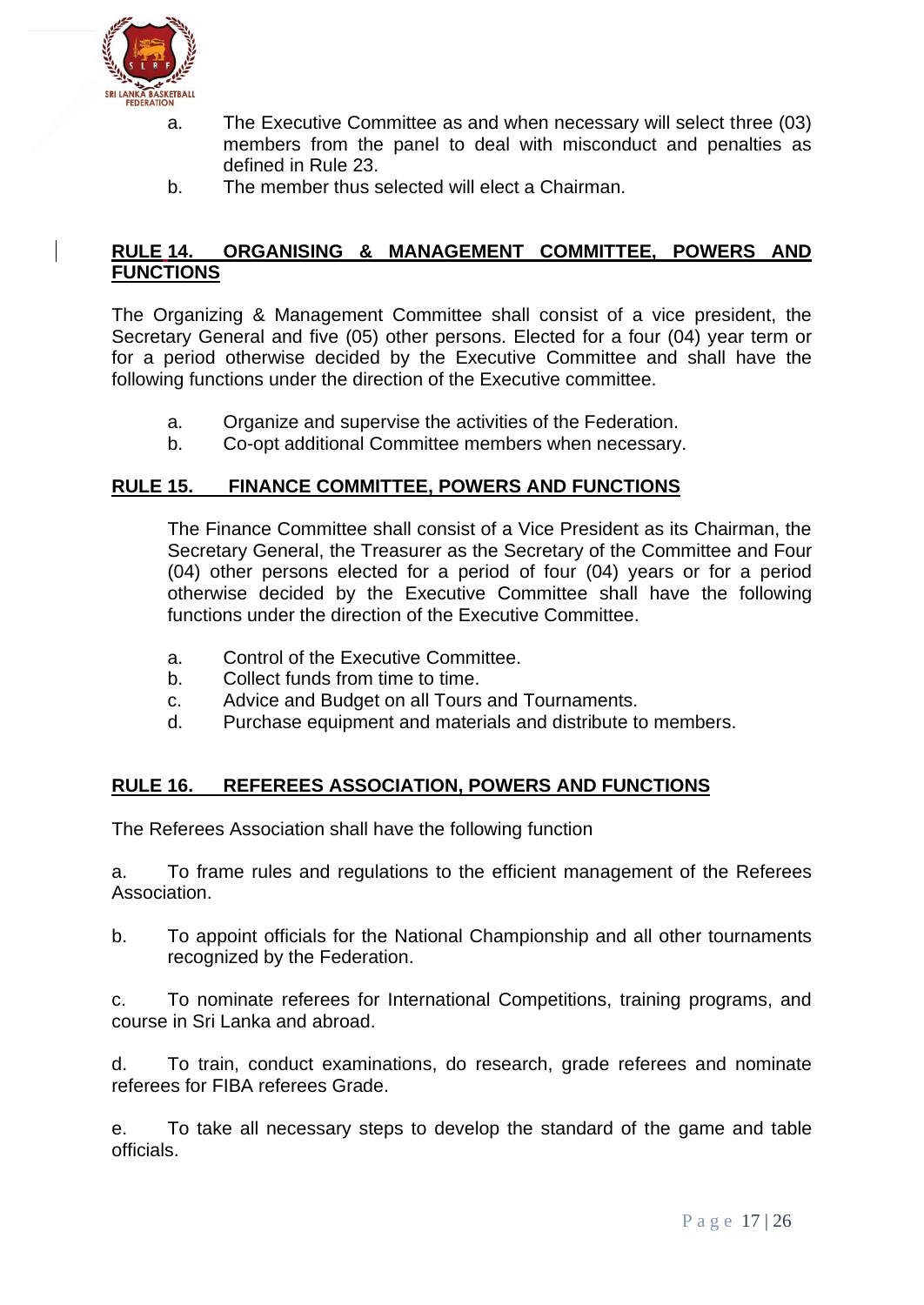

# **RULE 17. COACHES ASSOCIATION, POWERS AND FUNCTIONS**

Delete the entire rule and replace with the following:-

a. To frame rules and regulations for the efficient functioning of the coaches Association.

b. To nominate National Coaches, and representatives for National and International training courses.

c. To train, conduct examinations do research and grade coaches and nominate coaches representing foreign/ local championships.

d. To take all necessary steps to develop the standard of coaching.

#### **RULE 18. SELECTION COMMITTEE, POWERS AND FUNCTIONS**

The selection committee shall consist of Five (05) persons and shall include a minimum of one (1) female member, elected annually from players who have represented the Federation, provided that a member of such a committee shall not be eligible for selection as a player to represent country. It shall have the following functions under the direction of the Executive Committee.

- a. Select all Federation teams
- b. Select All Star Pools

#### **RULE 19. ACCOUNTS**

A Statement of Accounts for each year shall be prepared and completed by the Treasurer as soon as possible after closing of the Financial year. The Treasurer shall cause such accounts to be kept with respect to.

a. i. All sums of money received and expended by the Federation and matters in respect of which receipts and expenditure takes place.

ii. All sales and purchase of equipment, Materials by the Federation

iii. The assets and liabilities of the Federation as are necessary to give a fair and free view of the Association's affairs and to explain its transactions.

b. An account/accounts shall be opened in such scheduled Bank or Banks as may be approved by the Executive Committee in the name of the Federation and shall be signed by the Treasurer. All cheques shall be signed by the Treasurer and one of the following:

President or the Secretary General or one vice president nominated by the executive committee.

c. The books of accounts shall be kept by the Treasurer, or in such places as the Executive Committee shall think fit and shall always be open for inspection by the members of the executive committee at all reasonable times.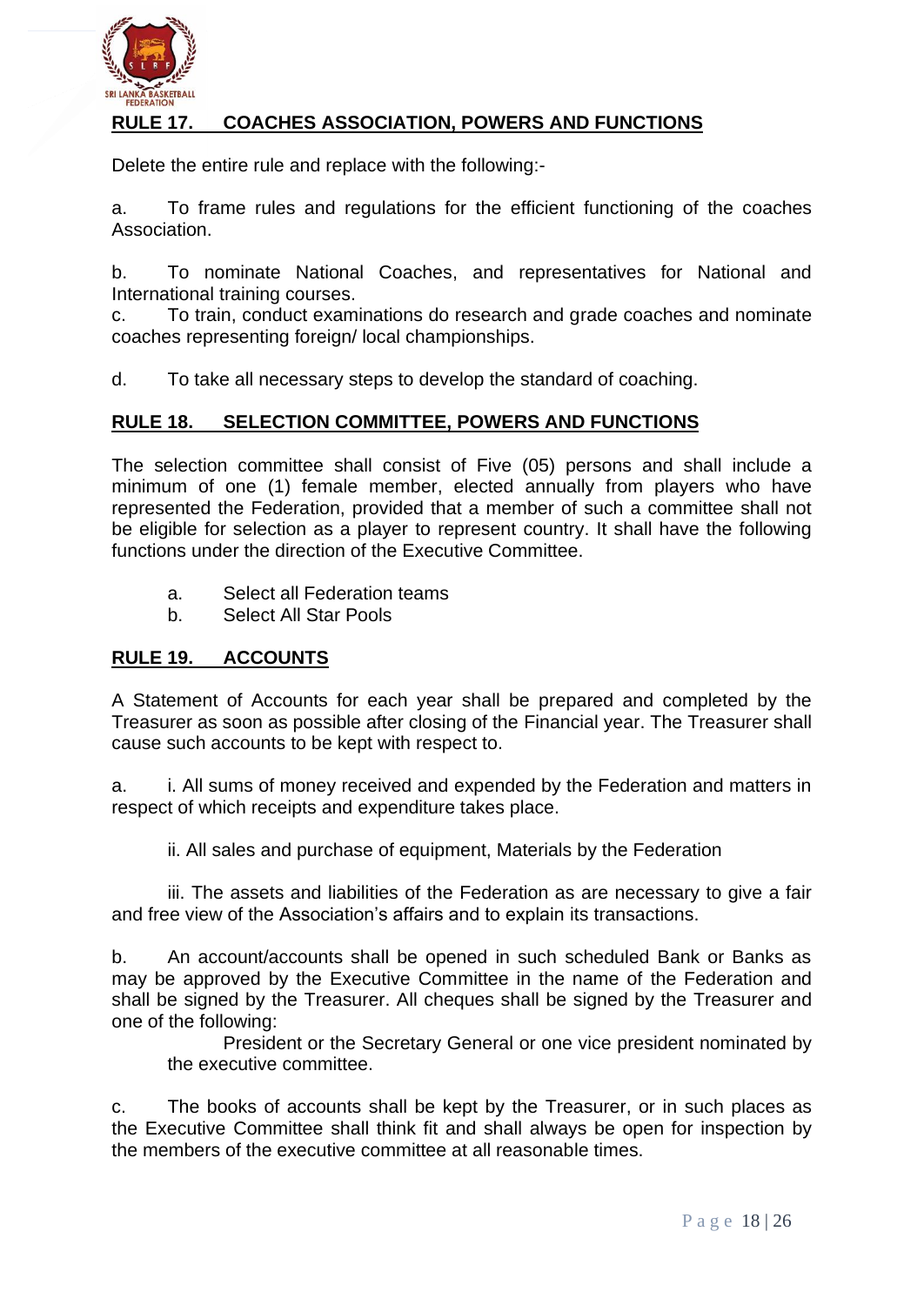

# **RULE 20. MEETING NOTICES AND NOMINATIONS**

#### **a. General Council/Annual General Meeting (AGM)**

i. The General Council/Annual General Meeting (AGM) of the Federation shall meet at least once a year as the President/Secretary may from time to time decides at such place and time. It shall generally be held on or before 31<sup>st</sup> of March unless otherwise stipulated.

ii. Notice of the meeting shall be given by the President/Secretary General to the member Associations one (01) month before the date of such meeting together with the Agenda and a copy of the Annual Report and statement of Audited Accounts and list of representatives of member Associations entitled to be present and vote.

iii. Any Member or Office bearer desiring to raise any special business/notice of motions for consideration at the General Council/Annual General Meeting shall be sent in writing to the Secretary General at least fourteen (14) days before the General Council/AGM. The Secretary General who shall then circulate the same to the Members and Office bearers at least seven (07) days before the date of the Meeting

#### b. **The General Council/Annual General Meeting for Election of Office Bearers**

i. The General Council/AGM to elect new Office Bearers shall be conducted in every 4 years or as decided by the Executive Committee with 2/3 majority to elect office bearers prior to the end of elected term of the incumbent office bearers.

ii. As stipulated in the Sports Regulations published in Gazette Extraordinary No 2089/56 dated 22 September 2018 and subsequent amendments by Gazette Extraordinary No 2093 dated 18 October 2018 and No 2105/38 dated 10 January 2019, the General Council/AGM shall be conducted in following manner to elect new office bearers and shall generally be held on or before 31<sup>st</sup> of March unless otherwise stipulated.

iii. Nominations for election as Office Bearers and as members of the Executive Committee and the disciplinary committee shall be proposed by the President or Secretary of any member association entitled to attend and vote and seconded by the President or Secretary of any other member association entitled to attend and vote and shall be sent to reach the Secretary General at least one month before the date of such meeting unless otherwise specified by the Election Committee.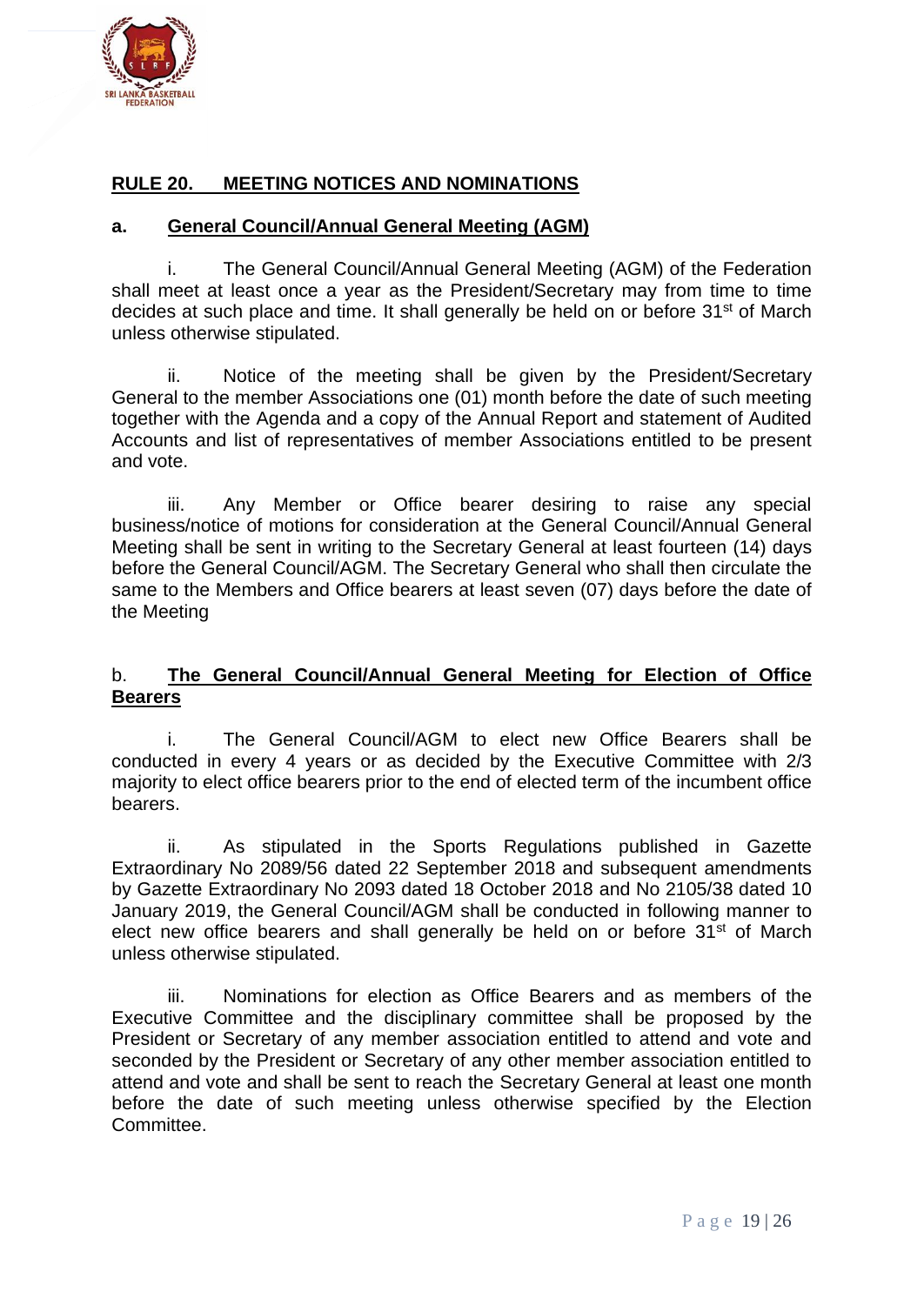

iv. The Secretary General shall circulate such nominations received & ratified by the Executive Committee among member Associations and their representatives at least 07 days before the date of such meeting unless otherwise stated by the Election Committee.

v. Notice of motions for consideration at such meeting shall be sent in writing to the Secretary General at least 14 days before such meeting. The Secretary General shall circulate such motion at least 07 days before the date of meeting.

vi. The business of an Annual General Meeting unless otherwise stated by the Election Committee shall be to:-

- 1. Approve Annual Report of the Executive Committee.
- 2. Approve Treasure's statement of Accounts for the year duly audited.
- 3. Appoint a Patron
- 4. Elect Vice Patrons and Honorary President if necessary.
- 5. Elect Office Bearers, members of the Executive Committee and Disciplinary Committee as per Rule 8.
- 6. Appoint Auditor and fix remunerations.
- 7. Transact any business submitted by the Executive Committee or of which due notice has been given to the Secretary General.

vii. In the event of an Election Committee to be Appointed for Conducting the Election of Office Bearers, The Federation shall hold a Special General Meeting or Extraordinary General Meeting and to appoint an Election Committee consisting of three (03) members as per the current categorization of the sports Federation. Accordingly, Federation shall nominate Non active members of the federation subjected to the federation categorization done by the Director of Sports;

1. Two retired Judges of the High Court and/or the Court of Appeal of Sri Lanka, and a retired senior officer of the Election Department or the member of Election Commission or any retired Senior Public Official with experience in conducting elections if the federation categorized as Category "A" by the Director General of Sports.

2. One retired Judge of the High Court and/or the Court of Appeal of Sri Lanka, and two retired senior members of the Election Department or the Election Commission or two any retired Senior Public Official if the federation categorized as Category "B"

3. A committee comprising three retired Senior Public Officers with experience in conducting elections if the federation categorized as Category "C"

viii. On appointment of the Election Committee as stated above, nominations shall be called after a period of two (02) months from the said date of appointment of the Election Committee.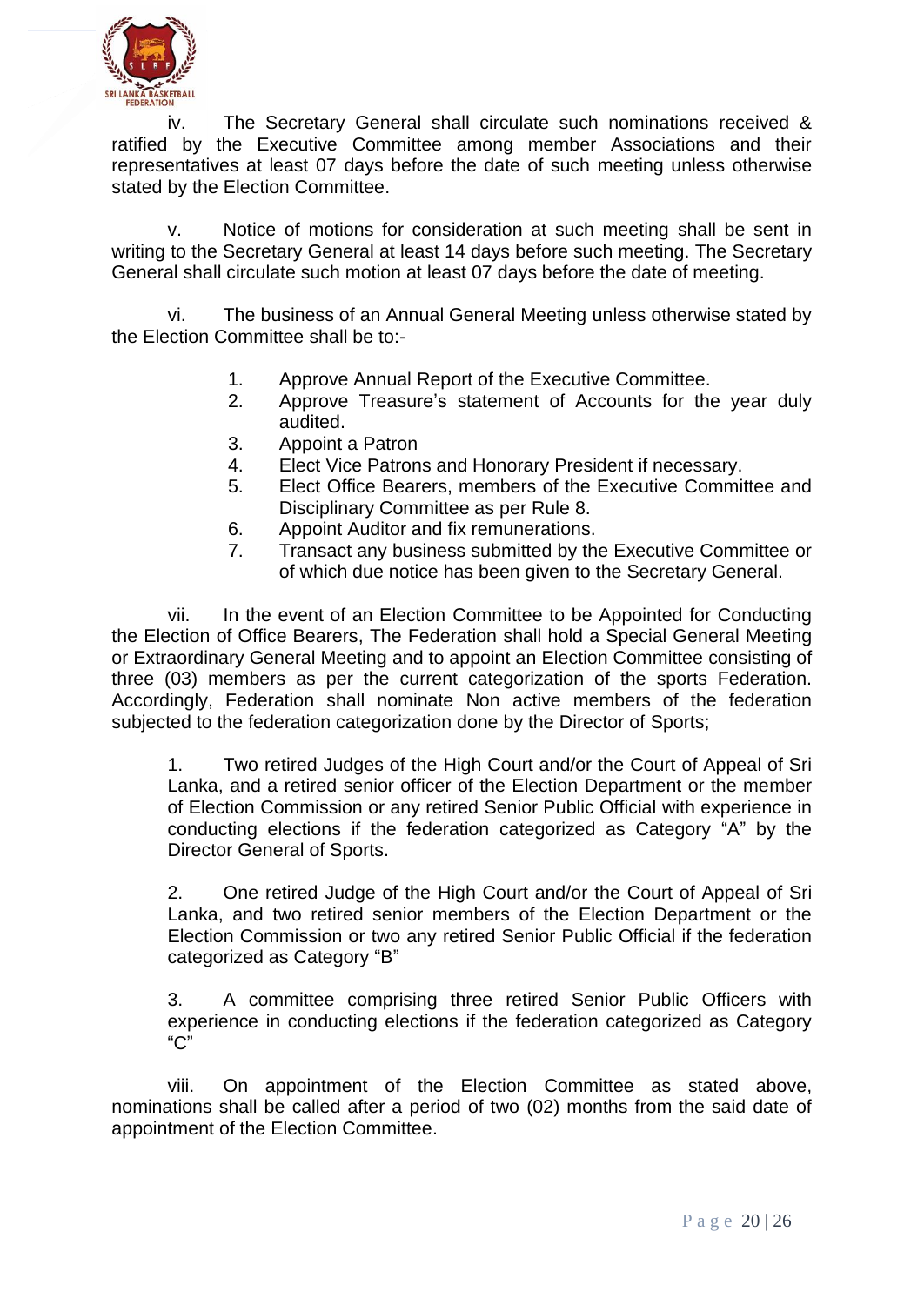

ix. The Election Committee shall have the authority to determine the eligibility of all candidates qualified to be elected as office bearers in terms of Sports Law, the constitution of the respective National Federation & applicable regulations.

x. The Election Committee shall have the authority to formulate an eligibility criteria of voters list and scrutinize the voters list pertaining to their eligibility to cast a vote to elect office bearers, to call nominations and to finalize the same in order to conduct election process.

xi. The Election Committee shall finalize the voters list within a period of 14 days from the date of appointment of the said committee and inform to all members of the National Federation.

xii. The Election Committee shall finalize the list of candidates eligible to elect as office bearers at least 21 days prior to the date schedule for the election.

xiii. Any person dissatisfied with any decision of the Election Committee shall appeal within one week to the Minister of Sports.

# c. **Special General Meetings**

i. Special General Meeting (SGM) be convened by the Secretary General as such time and place, as the president or the Executive Committee may direct to consider important specific business or on a written requisition signed by not less than ten (10) representatives entitled to attend and vote at such meeting stating business to be transacted within fourteen (14) days of the receipt of such requisition.

ii. Seven (7) days' notice shall be given by the Secretary General together with the agenda and the list of members to be attended and vote.

iii. In the event of the Secretary General failing to convene a Special General Meeting within fourteen (14) days of receiving such requisition, the requisitionist may themselves convene a meeting for the purpose specified in the requisition at such place and time as may be determined by them.

# d. **Executive Committee Meeting**

Executive Committee Meetings (ExCO Meeting) May be convened by the Secretary General at time and place as and when necessary but the committee shall meet at least once a month to conduct its proceedings as per Rule 10.

ii. Five (05) days' notice of such meetings shall be given by the -Secretary General together with the Agenda.

iii. The Executive Meeting Minutes conducted shall be circulated among the membership at least by 5 days prior to the next Executive Meeting.

iv. The Executive Committee shall represent two nominated office bearers of Sri Lanka Schools Basketball Association and shall meetings be attended by at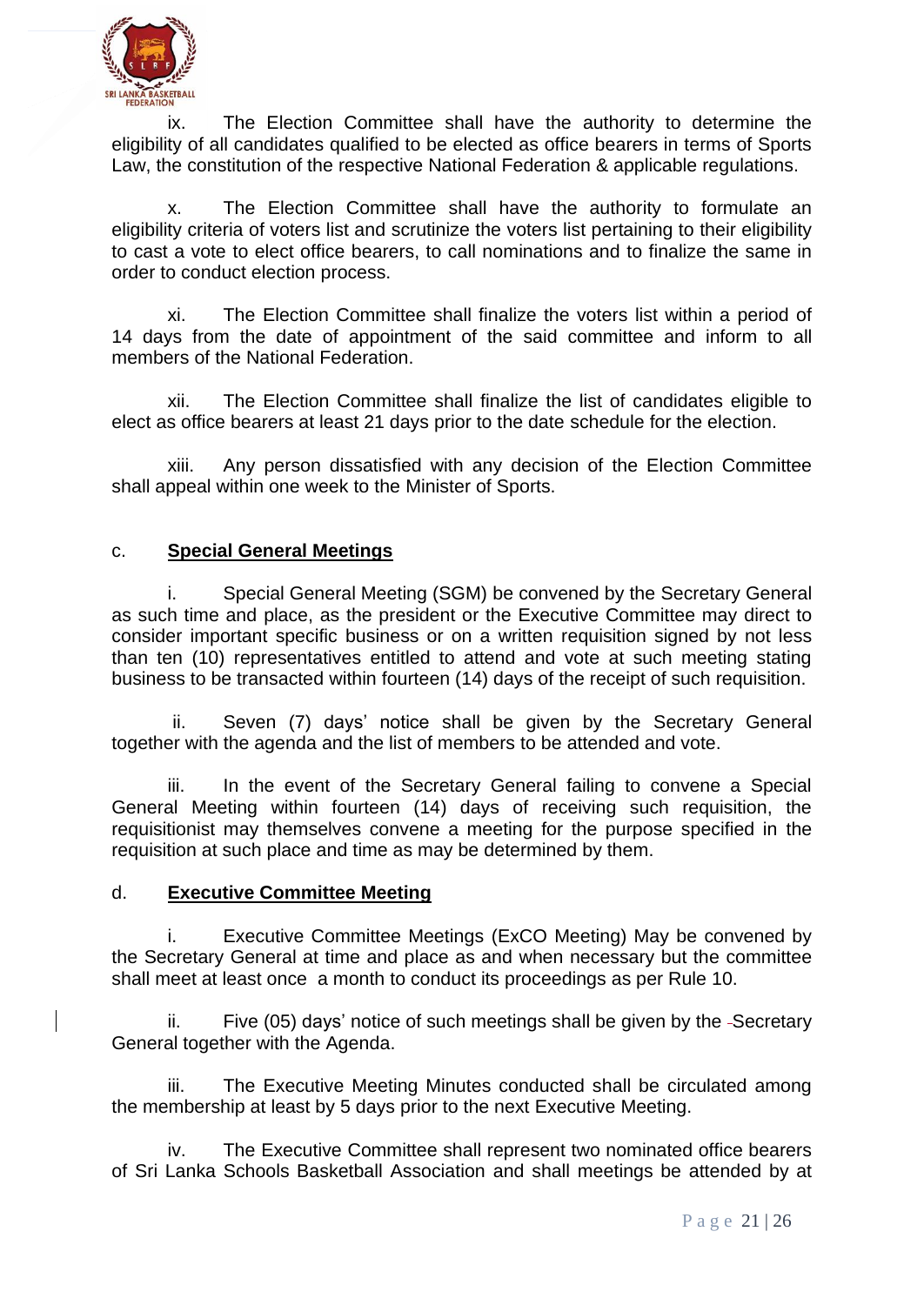

least one nominated office bearers/representatives of the Schools Basketball Association and they shall have only one vote.

v. The CEO shall attend the Executive Committee Meetings and may speak on any matter along with other ExCo members and shall not have voting rights.

#### e. **Sub-Committee Meetings**

All other Committees shall meet whenever necessary at least once in three months and submit reports/meeting minutes to the Executive Committee.

# **RULE 21. QUORUM**

i. The quorum for all meetings of General Council, Executive Committee and Committees shall be one third (1/3) of persons who are entitled to attend and vote at such meetings.

ii. No business shall be transacted at any meetings unless a quorum is present when the meeting proceeds to business.

iii. If within half an hour of the time appointed for the holding of a meeting, a quorum is NOT present, the meeting, if convened on a requisition by Representatives shall be dissolved. In other case, it shall stand adjourned to another date to be determine by those persons present and if at such subsequent meeting a quorum is not present within half an hour of the time appointed for holding the meeting, persons present shall be a quorum and may transact business for which the meeting was called.

# **RULE 22: VOTING**

a. At all meetings of the General Council, and the Executive Committee, the Representatives and office Bearers shall have one (01) vote each. At all meetings of Sub-Committees, the member of each Committees shall have One (1) vote each. No voting by proxy shall be allowed. All business at all meetings shall be decided by a simple majority of open votes except as herein provided. In the case of equality of votes, the president or chairman at any such meeting shall have a casting vote.

b. Member Associations shall not have any voting rights until the lapse of 12 months from date of affiliation.

#### **RULE 23 MISCOUDUCT AND PENALTIES**

It shall be deemed misconduct for any member of the Federation to behave in an ungentlemanly manner at a meeting or activity of the Federation.

a. In addition to matters referred to in any other rule, it shall be deemed misconduct if any Association, Club, official or player done or permitted or assisted in doing any of the following:-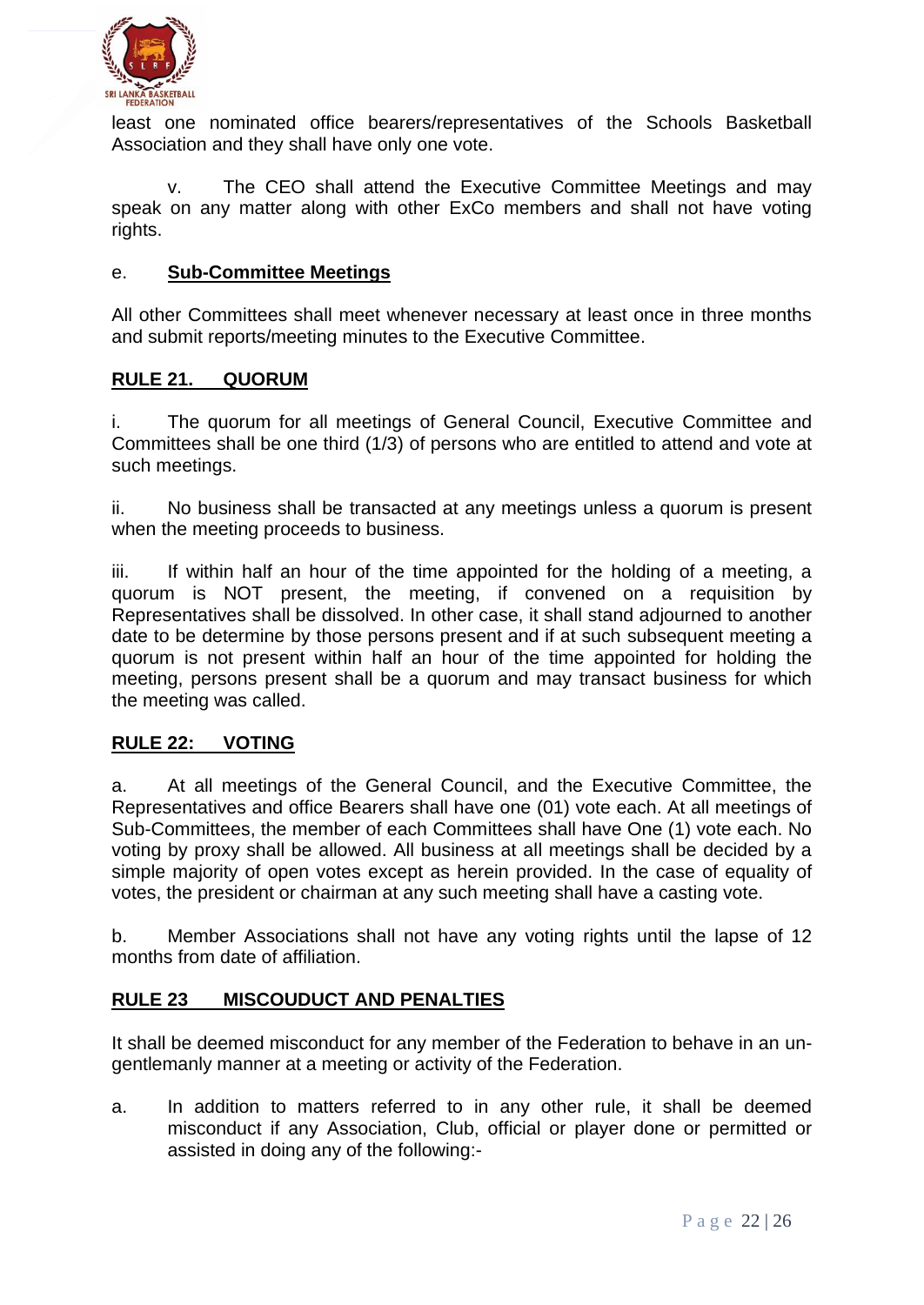

- 1. Violated the laws of the game or rules, regulations or by-laws of the Federation, and its member Associations.
- 2. Played with or against any suspended Association Clubs player or appointed on continued as an official any suspended person or Association with any suspended Association, Club, Official or player in any organised Basketball activity.
- 3. Allowed any suspended official or player to act as referee, Game official, table official or in any other capacity without the written consent of the Federation.
- b. It shall be deemed misconduct: If any player, official or spectator abused, assaulted or threatened a referee or official of any club, Association or Federation or Acted in a manner to bring disrespect to the game on or off the field of play.

c. In the event of any other act, statement, writing, conduct or matter not provided for above which in the opinion of the Disciplinary Committee is likely to bring the game into disrepute the Disciplinary Committee may request the offender to give a written undertaking not to repeat such an act, statement, writing conduct or matter and in default of such undertaking being given within (07) days of a written request to the offender or if such undertaking is given and there is any breach thereafter, then such a default or breach shall be misconduct.

d. On misconduct being provided to the satisfaction of the Disciplinary Committee, they shall have the power to order the offender to:

1. Be suspended from Basketball or Basketball management or both either permanently or for a specified period,

- OR
- 2. Be fined (either with or without suspension ) OR
- 3. Be censured,
	- OR
- 4. Pay all expenses incidental to a hearing either with or without any other penalty, OR
- 5. Be dealt within such other manner, as the Disciplinary Committee may think fit.

e. "Every Office Bearer or Committee member" who ceases to hold office shall within fourteen (14) days from the date on which he ceases to hold such office, hand over any property in his possession to any Office Bearer or Committee member. Any officer Bearer or Committee member who fails to comply with the provisions of the regulation shall be guilty of an offence under regulation 32 of sports Regulation 2 of 1974.

# **RULE 24. PENALTY BY OTHER SPORTS BODIES**

Decisions of Governing Bodies of other Amateur Sports in Sri Lanka (CEYLON) as to suspension, disqualification and reinstatement of its members shall be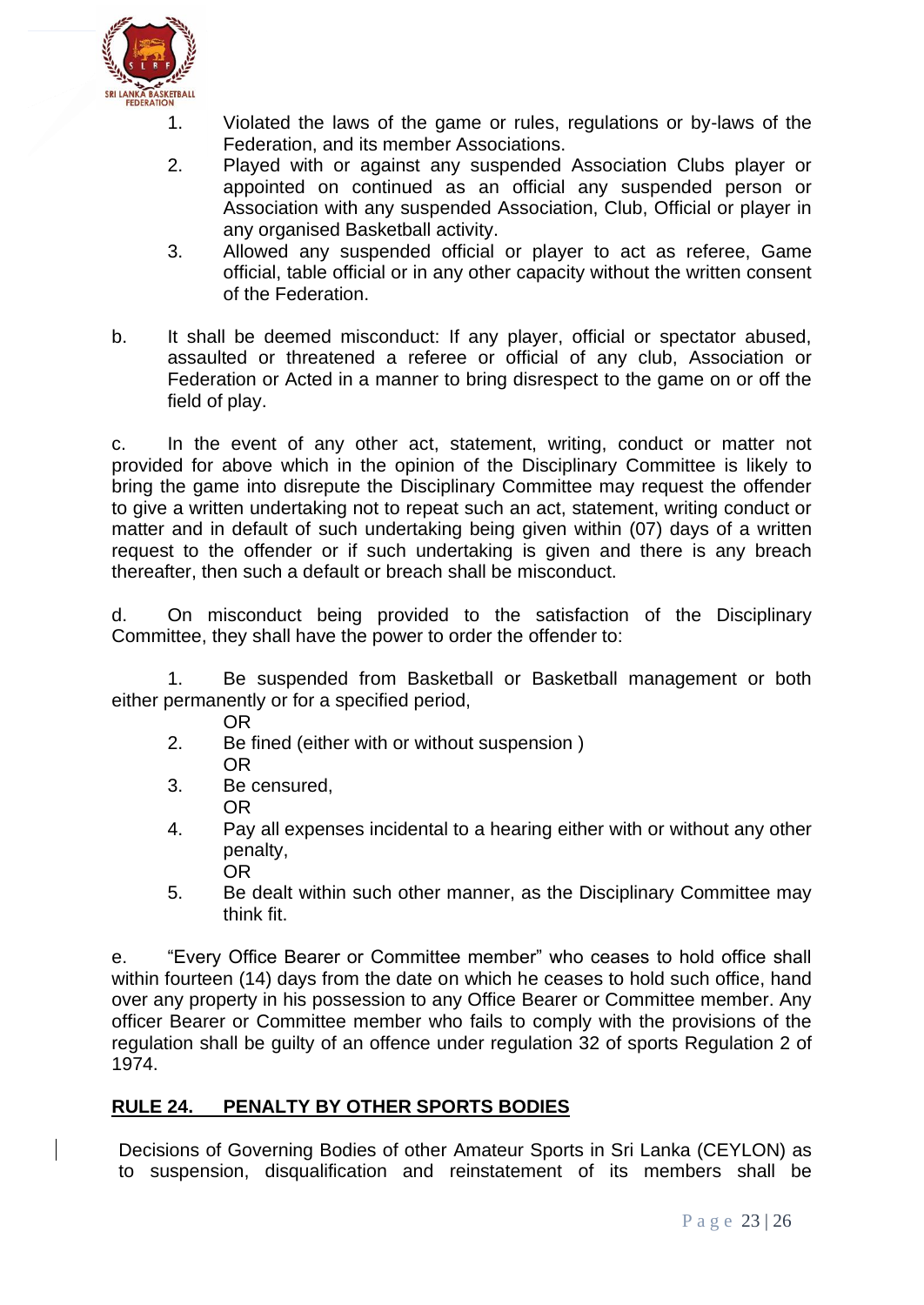

recognized by the Federation. Persons so suspended or disqualified shall not participate in Basketball or basketball management for that period.

# **RULE 25: RIGHT OF APPEAL**

a. Any penalty imposed by any member Association or its member clubs on any of its membership shall be honored by the Federation and by all other affiliated members. Clubs or persons thus penalized shall have the privilege of appealing to the Executive Committee of the Federation with a non-refundable fee of Rs 1000.00.

b. The Executive Committee shall refer the appeal to the Disciplinary Committee and the operation of such penalty shall not be suspended pending the decision on the appeal unless the Disciplinary Committee so orders. Appeals should reach the Secretary General within fifteen (15) days of imposition of penalty.

c. Any penalty imposed by the Executive Committee or the Disciplinary Committee under Rule 22 may be canvassed in appeal to the General Council at a Special Meeting with a non-refundable fee of Rs. 50.00. The operation of the penalty shall NOT be suspended pending the decision or the appeal unless the General Council so orders. Appeals should reach the Secretary General within fifteen (15) days of imposition of penalty.

d. Where any person, club or association aggrieved by the decision of the Federation, such person, club or association may submit a written appeal to the minister within a period of fourteen (14) days from the date on which such a decision was conveyed to such a person, club or association. The order of the minister on such an appeal, shall be given effect by the Federation.

#### **RULE 26. RETIREMENT AND VACANCIES**

a. The Office Bearers of the Federation and members of the Executive Committee shall retire in four (04) years prior to consideration of sub-section (a) of Rule 20 at the AGM. Members of sub-committees shall retire in four (04) years, on the day before the AGM. They shall be eligible for re-election as per Rule 8 sub section b.

b. The post of an Office Bearer shall be vacant only by reason of the post not being filled at the AGM or of death or by his resignation or being suspended from Basketball management or on being removed from office by the executive committee for continued absence from activities of the Federation or on motion of no confidence by a 2/3 majority of the executive committee. In the event of any vacancy arising for the post of President, Secretary General the General Council may fill such vacancy. The Executive Committee may fill vacancies other than President, Secretary General and the election shall be ratified at the next meeting of the General Council. The person so elected shall hold office till the next General election.

c. Any representative not attending Three (03) consecutive meetings without good and valid reasons shall cease to represent the Association and the Secretary General shall notify the Association concerned. Any member of a sub-committee not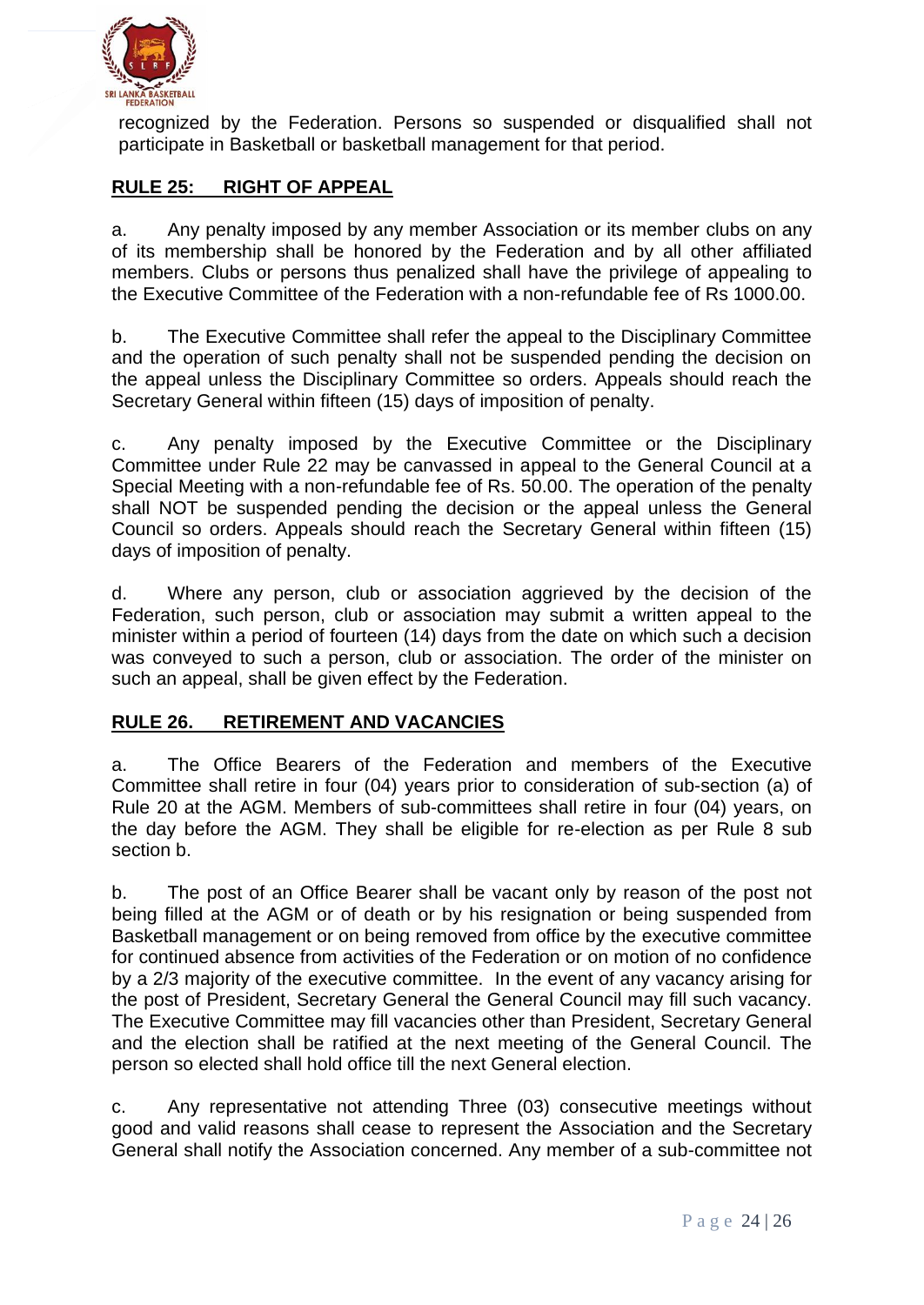

attending three (03) consecutive meetings shall cease to serve on such committees. The vacancy may be filled by the Executive Committee.

# **RULE 27. TELECOMMUNICATION MEETING**

a. Executive Committee meetings or Sub Committee meetings or special meetings as necessary may be held by means of a telecommunication meeting, provided that:

i. the required quorum is available at the commencement of the meeting.

ii. the meeting is convened and held in accordance with the Federation Rules & Regulations.

b. All members participating in the meeting must be linked by telephone, audiovisual or other instantaneous means for the purpose of the meeting.

c. Each member taking part in the meeting must be able to hear and be heard by each of the other persons taking part at the commencement of the meeting and they are expected to be present at the meeting throughout.

d. A minute of proceedings of a telecommunication meeting is sufficient evidence of the proceedings and of the observance of all necessary formalities if the minute is certified to be a correct minute by the Chair.

#### **RULE 28. STAKEHOLDER FORUMS**

a. Federation shall convene a Stakeholder Forum at least once in each calendar year. Stakeholder Forum is to provide opportunity for open discussion on all matters relating to basketball in Sri Lanka and all attendees shall have equal opportunity to participate in discussions. The Executive Committee may also use this meeting to discuss, inter alia, the current or proposed Business Plan, Budgets, financial results and By-Laws.

b. Notice of the Stakeholder Forum must be communicated to all members and may represent a cross section of players, parents, officials, referees, coaches, technical, Federation staff, media, sponsors, all members of general council and basketball enthusiasts.

c. The format of proceedings at the Stakeholder Forum shall be at the discretion of the Executive Committee and may include plenary sessions, small group workshops or guest speakers.

d. There shall be no quorum requirement for a Stakeholder Forum.

e. Agenda may be published prior to the forum by Secretary General and any points for discussion which were not included in the agenda may, with the permission of the chair, be raised for discussion.

f. No vote shall be taken at a Stakeholder forum. A resolution may be made by consensus of the forum for consideration by the Executive Committee.